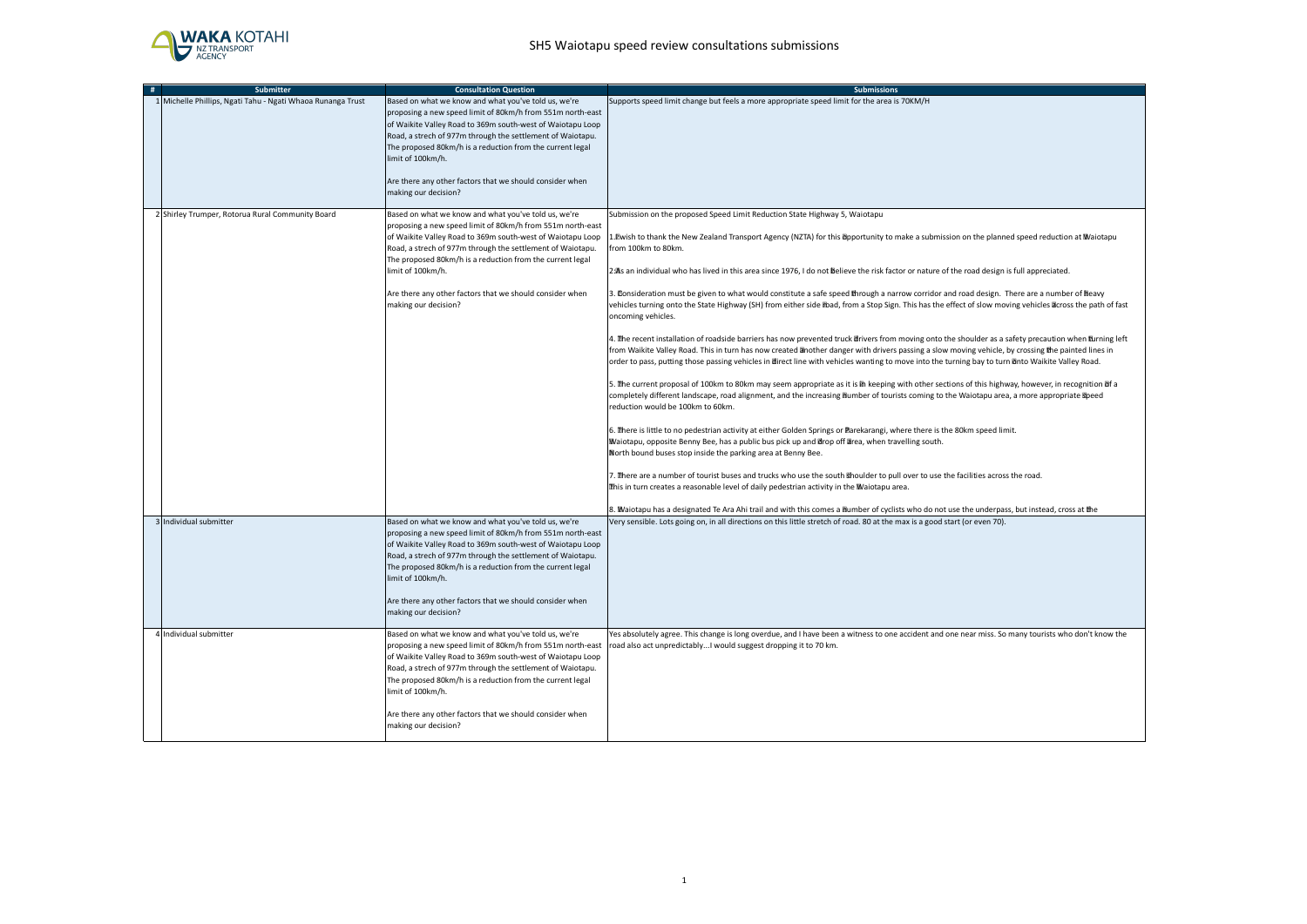| # | <b>Submitter</b>                            | <b>Consultation Question</b>                                                                                                                                                                                                                                                                                                                                                                                        | <b>Submissions</b>                                                                                                                                                                                                                                                                                                                                                                                                                                                                                                                                                                                                                                                                                                                                                                                                                                                                                                                                                                                                                                                                                                                                                                                                                                                                                                                                                                                                                                                                                                                                                                                                                                                                                                                                                                                                                                                                                                                                                                                    |
|---|---------------------------------------------|---------------------------------------------------------------------------------------------------------------------------------------------------------------------------------------------------------------------------------------------------------------------------------------------------------------------------------------------------------------------------------------------------------------------|-------------------------------------------------------------------------------------------------------------------------------------------------------------------------------------------------------------------------------------------------------------------------------------------------------------------------------------------------------------------------------------------------------------------------------------------------------------------------------------------------------------------------------------------------------------------------------------------------------------------------------------------------------------------------------------------------------------------------------------------------------------------------------------------------------------------------------------------------------------------------------------------------------------------------------------------------------------------------------------------------------------------------------------------------------------------------------------------------------------------------------------------------------------------------------------------------------------------------------------------------------------------------------------------------------------------------------------------------------------------------------------------------------------------------------------------------------------------------------------------------------------------------------------------------------------------------------------------------------------------------------------------------------------------------------------------------------------------------------------------------------------------------------------------------------------------------------------------------------------------------------------------------------------------------------------------------------------------------------------------------------|
|   | 5 Individual submitter                      | Based on what we know and what you've told us, we're<br>proposing a new speed limit of 80km/h from 551m north-east<br>of Waikite Valley Road to 369m south-west of Waiotapu Loop<br>Road, a strech of 977m through the settlement of Waiotapu.<br>The proposed 80km/h is a reduction from the current legal<br>imit of 100km/h.<br>Are there any other factors that we should consider when<br>making our decision? | Hi.yes absolutely change this even to a lower 70 kmh there are multiple entry and exit points in such a short distance onto a main highway and a lot of<br>tourists visiting this area from many attractions. I have personally seen some horrid accidents over the last 30 yrs of traveling from rotorua to taupo.so<br>please do change it.I personally slow down to 80 kmh anyway because I know the area has very significant chance of an accident occurring.so please do<br>lower the speed limit<br>Thank you                                                                                                                                                                                                                                                                                                                                                                                                                                                                                                                                                                                                                                                                                                                                                                                                                                                                                                                                                                                                                                                                                                                                                                                                                                                                                                                                                                                                                                                                                  |
|   | 6 Arataki Honey Ltd                         | Based on what we know and what you've told us, we're<br>proposing a new speed limit of 80km/h from 551m north-east<br>of Waikite Valley Road to 369m south-west of Waiotapu Loop<br>Road, a strech of 977m through the settlement of Waiotapu.<br>The proposed 80km/h is a reduction from the current legal<br>imit of 100km/h.<br>Are there any other factors that we should consider when<br>making our decision? | Fully supports this speed reduction. Russell has been campaigning for this for years.                                                                                                                                                                                                                                                                                                                                                                                                                                                                                                                                                                                                                                                                                                                                                                                                                                                                                                                                                                                                                                                                                                                                                                                                                                                                                                                                                                                                                                                                                                                                                                                                                                                                                                                                                                                                                                                                                                                 |
|   | 7 Heather Kerr, Automobile Association (AA) | Based on what we know and what you've told us, we're<br>proposing a new speed limit of 80km/h from 551m north-east<br>of Waikite Valley Road to 369m south-west of Waiotapu Loop<br>Road, a strech of 977m through the settlement of Waiotapu.<br>The proposed 80km/h is a reduction from the current legal<br>imit of 100km/h.<br>Are there any other factors that we should consider when<br>making our decision? | (Full submission attached)<br>Summary<br>We are in support of the proposal to lower the existing speed limit through the Waiotapu area from its present 100kmph to 80kmph. You will have on file<br>earlier reports from us supporting the idea in principle, and we have anticipated for a number of months, the formal proposal.<br>Comments<br>Our reasoning for supporting this change this is based on:<br>. The two well used and offset intersections at the north end of the Waiotapu area.<br>. Ever-Increasing tourist traffic, mostly first users of the road and often tentative drivers, who are seeking to turn to visit the Waiotapu Thermal area.<br>. To a lesser extent the turning traffic wanting to access Waikite Valley Thermal Pools.<br>.The short sight-distance to these intersections, from the north<br>. The short sight-distance to the existence of the 'village' from the north.<br>. The winding nature of the road through the proposed reduction-area, and resultant shorter sight-distances because of that.<br>We note that although there has been no change to the number of business premises over the years, the increase in turning traffic because of the Tourist<br>areas well outweighs the static level of traffic into these premises.<br>We are satisfied that the appropriate places for the reductions to take effect are:<br>. At the North End: At the existing road markings and signage for the village.<br>. It the South End: At an appropriate place just before the first (right hand) bend into the area. We note that your documentation just specifies a length of<br>the reduction area and unless it is walked and measured, that is difficult for us to exactly pinpoint.<br>In our view, this southern approach limit-line should be sufficiently removed from the end of the existing passing lane, so as not to cause any disruption to<br>passing manoeuvres on the lane and the smoothing of traffic flow immediately after it. |
|   | 8 Brent Crowe, NZ Police                    | Based on what we know and what you've told us, we're<br>proposing a new speed limit of 80km/h from 551m north-east<br>of Waikite Valley Road to 369m south-west of Waiotapu Loop<br>Road, a strech of 977m through the settlement of Waiotapu.<br>The proposed 80km/h is a reduction from the current legal<br>imit of 100km/h.<br>Are there any other factors that we should consider when<br>making our decision? | Have had made a site visit to the Waiötapu SH5 location and am comfortable with the proposed new speed limit.                                                                                                                                                                                                                                                                                                                                                                                                                                                                                                                                                                                                                                                                                                                                                                                                                                                                                                                                                                                                                                                                                                                                                                                                                                                                                                                                                                                                                                                                                                                                                                                                                                                                                                                                                                                                                                                                                         |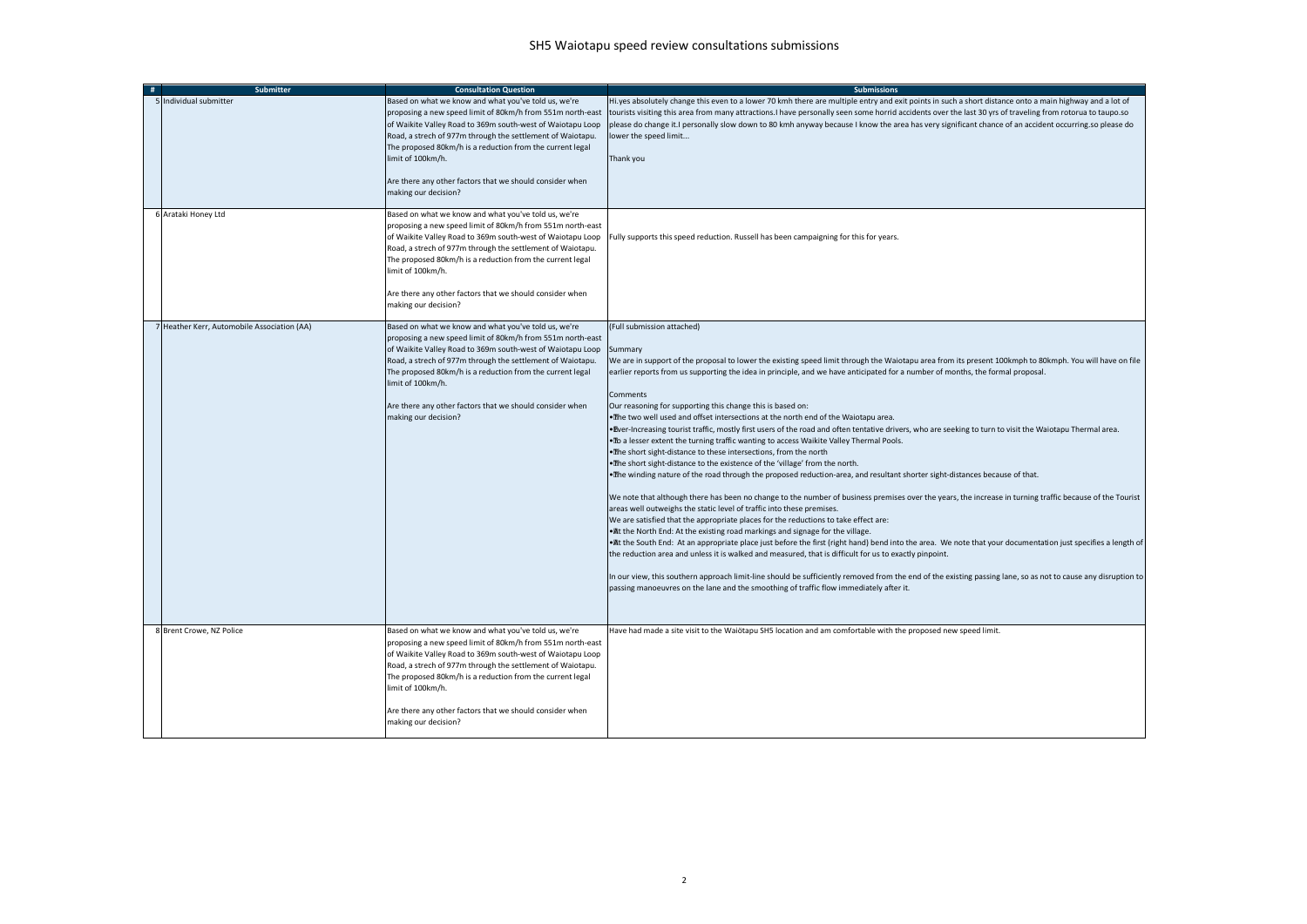| #                       | <b>Submitter</b>                                              | <b>Consultation Question</b>                                                                                                                                                                                                                                                                                                                                                                                        | <b>Submissions</b>                                                                                                                                                                                                                                                                                                                                                                                                                                                                                                                                                                                                                                                                                                                                                                                                                                                                                                                                                                                                                                                                                                          |
|-------------------------|---------------------------------------------------------------|---------------------------------------------------------------------------------------------------------------------------------------------------------------------------------------------------------------------------------------------------------------------------------------------------------------------------------------------------------------------------------------------------------------------|-----------------------------------------------------------------------------------------------------------------------------------------------------------------------------------------------------------------------------------------------------------------------------------------------------------------------------------------------------------------------------------------------------------------------------------------------------------------------------------------------------------------------------------------------------------------------------------------------------------------------------------------------------------------------------------------------------------------------------------------------------------------------------------------------------------------------------------------------------------------------------------------------------------------------------------------------------------------------------------------------------------------------------------------------------------------------------------------------------------------------------|
|                         | 9 Scott Asplet, Road Transport Association                    | Based on what we know and what you've told us, we're<br>proposing a new speed limit of 80km/h from 551m north-east<br>of Waikite Valley Road to 369m south-west of Waiotapu Loop<br>Road, a strech of 977m through the settlement of Waiotapu.<br>The proposed 80km/h is a reduction from the current legal<br>limit of 100km/h.<br>Are there any other factors that we should consider when                        | All feedback received has been positive for the proposed speed limit change.<br>Therefore the RTA support the change.<br><b>Scott Asplet</b><br>Area Executive, Road Transport Association                                                                                                                                                                                                                                                                                                                                                                                                                                                                                                                                                                                                                                                                                                                                                                                                                                                                                                                                  |
|                         |                                                               | making our decision?                                                                                                                                                                                                                                                                                                                                                                                                |                                                                                                                                                                                                                                                                                                                                                                                                                                                                                                                                                                                                                                                                                                                                                                                                                                                                                                                                                                                                                                                                                                                             |
| Specialist)             | 10 Sandy Walker, Road Transport Association NZ (Heavy Haulage | Based on what we know and what you've told us, we're<br>proposing a new speed limit of 80km/h from 551m north-east<br>of Waikite Valley Road to 369m south-west of Waiotapu Loop<br>Road, a strech of 977m through the settlement of Waiotapu.<br>The proposed 80km/h is a reduction from the current legal<br>imit of 100km/h.                                                                                     | From my persepective (altough not in that area regularly) I would have no issue with a speed reduction as in most cases ther is traffice turning in wither<br>direction from side roads slowing the flow of traffic anyway and more of a safety risk being left at 100km/h                                                                                                                                                                                                                                                                                                                                                                                                                                                                                                                                                                                                                                                                                                                                                                                                                                                  |
|                         |                                                               | Are there any other factors that we should consider when<br>making our decision?                                                                                                                                                                                                                                                                                                                                    |                                                                                                                                                                                                                                                                                                                                                                                                                                                                                                                                                                                                                                                                                                                                                                                                                                                                                                                                                                                                                                                                                                                             |
| 11 Individual submitter |                                                               | Based on what we know and what you've told us, we're<br>proposing a new speed limit of 80km/h from 551m north-east<br>of Waikite Valley Road to 369m south-west of Waiotapu Loop<br>Road, a strech of 977m through the settlement of Waiotapu.<br>The proposed 80km/h is a reduction from the current legal<br>imit of 100km/h.<br>Are there any other factors that we should consider when                         | Kia ora NZTA, I am a Rotorua resident and agree with the proposed speed change. I always feel uneasy going through there at 100km/h and tend to slow<br>down anyway.                                                                                                                                                                                                                                                                                                                                                                                                                                                                                                                                                                                                                                                                                                                                                                                                                                                                                                                                                        |
|                         |                                                               | making our decision?                                                                                                                                                                                                                                                                                                                                                                                                |                                                                                                                                                                                                                                                                                                                                                                                                                                                                                                                                                                                                                                                                                                                                                                                                                                                                                                                                                                                                                                                                                                                             |
| 12 Individual submitter |                                                               | Based on what we know and what you've told us, we're<br>proposing a new speed limit of 80km/h from 551m north-east<br>of Waikite Valley Road to 369m south-west of Waiotapu Loop<br>Road, a strech of 977m through the settlement of Waiotapu.<br>The proposed 80km/h is a reduction from the current legal<br>imit of 100km/h.<br>Are there any other factors that we should consider when<br>making our decision? | Im im support of reducing the limit to 80 kmhr as the huge volumes of tourist traffic turning in & out of waiotapu rd make it rather dangerous<br>I am a H unit truck & trailer driver running 56 ton & im doing no more than 80kmhr max thru that area both ways as there is always a car turning off<br>somewhere there<br>My cheap fix suggestions for nzta is to use a digger/mulcher to mulch the scrub line back hard to the bank on the rotorua side as that will gain 2-3 metres<br>in extra visablity for cars pulling out of waiotapu road( blue car in pic) & then again the bank outside benny bee cafe' south side basicly against the big<br>shed as that will give u more visability looking south & last is over the road from the honey shed south side on the waiotapu rd side is rubbish scrub<br>mulch that down as far as possible too & as in 1 of these pic u see a car pulling out in front of the truck ???? can u make this shoulder wider ?? Bearing<br>in mind the wooden safety rail behind the gaurd rail  Ive attached some simple google pics so u can see the scrub i mean.<br>$\boxtimes$ |
| 13 Individual submitter |                                                               | Based on what we know and what you've told us, we're<br>proposing a new speed limit of 80km/h from 551m north-east<br>of Waikite Valley Road to 369m south-west of Waiotapu Loop<br>Road, a strech of 977m through the settlement of Waiotapu.<br>The proposed 80km/h is a reduction from the current legal<br>imit of 100km/h.<br>Are there any other factors that we should consider when<br>making our decision? | [No comment]                                                                                                                                                                                                                                                                                                                                                                                                                                                                                                                                                                                                                                                                                                                                                                                                                                                                                                                                                                                                                                                                                                                |
| 14 Individual submitter |                                                               | Based on what we know and what you've told us, we're<br>proposing a new speed limit of 80km/h from 551m north-east<br>of Waikite Valley Road to 369m south-west of Waiotapu Loop<br>Road, a strech of 977m through the settlement of Waiotapu.<br>The proposed 80km/h is a reduction from the current legal<br>imit of 100km/h.<br>Are there any other factors that we should consider when                         | [No comment]                                                                                                                                                                                                                                                                                                                                                                                                                                                                                                                                                                                                                                                                                                                                                                                                                                                                                                                                                                                                                                                                                                                |
|                         |                                                               | making our decision?                                                                                                                                                                                                                                                                                                                                                                                                |                                                                                                                                                                                                                                                                                                                                                                                                                                                                                                                                                                                                                                                                                                                                                                                                                                                                                                                                                                                                                                                                                                                             |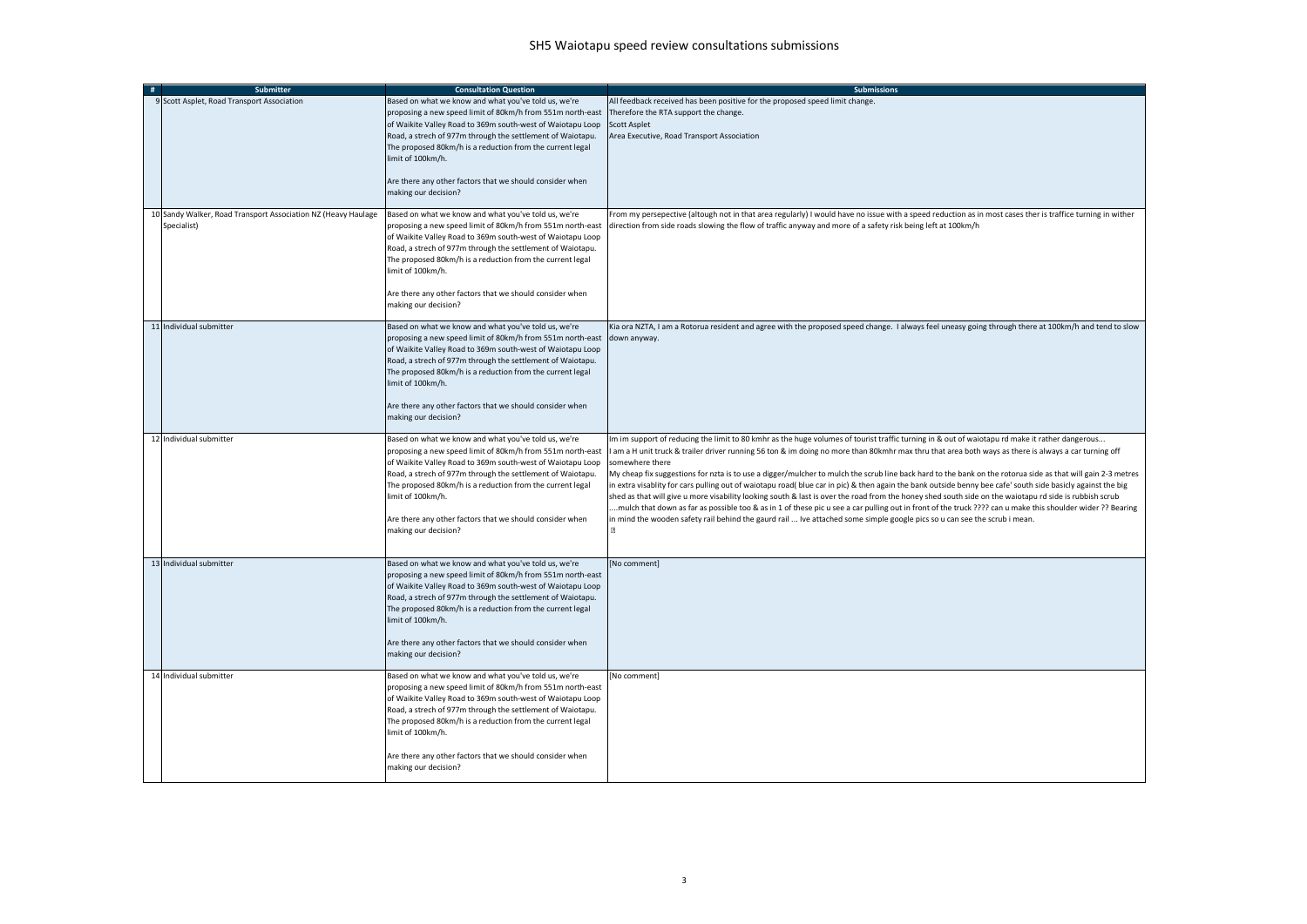| Submitter                  | <b>Consultation Question</b>                                                                                                                                                                                                                                                                                                                                                                                         | <b>Submissions</b>                                                                                                                                                                                                                                                                                                                                                                                                                                                                                                        |
|----------------------------|----------------------------------------------------------------------------------------------------------------------------------------------------------------------------------------------------------------------------------------------------------------------------------------------------------------------------------------------------------------------------------------------------------------------|---------------------------------------------------------------------------------------------------------------------------------------------------------------------------------------------------------------------------------------------------------------------------------------------------------------------------------------------------------------------------------------------------------------------------------------------------------------------------------------------------------------------------|
| 15<br>Individual submitter | Based on what we know and what you've told us, we're<br>proposing a new speed limit of 80km/h from 551m north-east<br>of Waikite Valley Road to 369m south-west of Waiotapu Loop<br>Road, a strech of 977m through the settlement of Waiotapu.<br>The proposed 80km/h is a reduction from the current legal<br>imit of 100km/h.<br>Are there any other factors that we should consider when<br>making our decision?  | [No comment]                                                                                                                                                                                                                                                                                                                                                                                                                                                                                                              |
| 16 Individual submitter    | Based on what we know and what you've told us, we're<br>proposing a new speed limit of 80km/h from 551m north-east<br>of Waikite Valley Road to 369m south-west of Waiotapu Loop<br>Road, a strech of 977m through the settlement of Waiotapu.<br>The proposed 80km/h is a reduction from the current legal<br>imit of 100km/h.<br>Are there any other factors that we should consider when<br>making our decision?  | [No comment]                                                                                                                                                                                                                                                                                                                                                                                                                                                                                                              |
| 17 Individual submitter    | Based on what we know and what you've told us, we're<br>proposing a new speed limit of 80km/h from 551m north-east<br>of Waikite Valley Road to 369m south-west of Waiotapu Loop<br>Road, a strech of 977m through the settlement of Waiotapu.<br>The proposed 80km/h is a reduction from the current legal<br>limit of 100km/h.<br>Are there any other factors that we should consider when<br>making our decision? | Better signage for the tourists to know where to go when looking for hot pools, thermal wonderland and service station. These road barriers would cause<br>more harm if a car hits it and bounces back onto oncoming traffic.                                                                                                                                                                                                                                                                                             |
| 18 Individual submitter    | Based on what we know and what you've told us, we're<br>proposing a new speed limit of 80km/h from 551m north-east<br>of Waikite Valley Road to 369m south-west of Waiotapu Loop<br>Road, a strech of 977m through the settlement of Waiotapu.<br>The proposed 80km/h is a reduction from the current legal<br>imit of 100km/h.<br>Are there any other factors that we should consider when<br>making our decision?  | Better signage for the tourists to know where to go when looking for hot pools, thermal wonderland and service station. These road barriers would cause<br>more harm if a car hits it and bounces back onto oncoming traffic.                                                                                                                                                                                                                                                                                             |
| 19 Individual submitter    | Based on what we know and what you've told us, we're<br>proposing a new speed limit of 80km/h from 551m north-east<br>of Waikite Valley Road to 369m south-west of Waiotapu Loop<br>Road, a strech of 977m through the settlement of Waiotapu.<br>The proposed 80km/h is a reduction from the current legal<br>imit of 100km/h.<br>Are there any other factors that we should consider when<br>making our decision?  | Both turning bays to the entrance of Waiotapu Road need to be more defined. At both intersections drivers tend to leave till last minute before moving<br>over to turning bay. This often leaves following traffic having to take evasive action to avoid an accident. Changing the speed limit at the top of the hill will<br>help at the intersection opposite the Waiotapu Tavern. Please look at the intersection at the bottom of the hill as well.                                                                  |
| 20 Individual submitter    | Based on what we know and what you've told us, we're<br>proposing a new speed limit of 80km/h from 551m north-east<br>of Waikite Valley Road to 369m south-west of Waiotapu Loop<br>Road, a strech of 977m through the settlement of Waiotapu.<br>The proposed 80km/h is a reduction from the current legal<br>imit of 100km/h.<br>Are there any other factors that we should consider when<br>making our decision?  | Tourists coming out of Waiotapu have little "north vision" and when they hesitate as they cross the road causes grief for people. We travel that<br>intersection frequently and local trucks and Fonterra tankers go '80' now. Tourists watch a screen as they exit Waiotapu and are oblivious to the speed of<br>other vechicles, cars and trucks everyday. Just last week a car exiting Waiotapu got to centre line, drove south of the north lane then corrected. 80km is<br>better than 100 but 70km would be better. |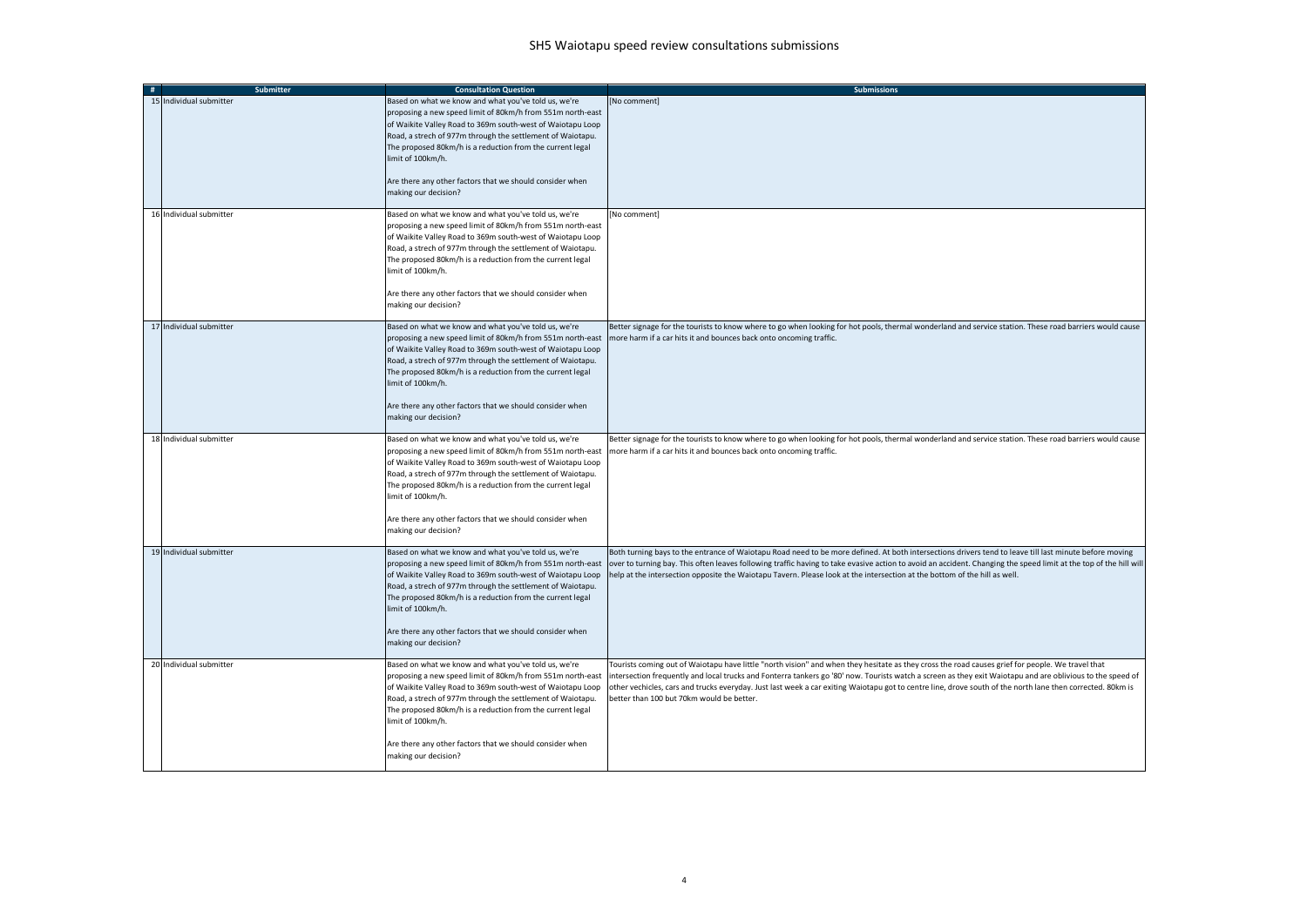| Submitter                                   | <b>Consultation Question</b>                                                                                                                                                                                                                                                                                                                                                                                        | <b>Submissions</b>                                                                                                                                                                                                                                                                                                                                                                                                                                                                                                                                                                                                                                                                                                                                                                                                                         |
|---------------------------------------------|---------------------------------------------------------------------------------------------------------------------------------------------------------------------------------------------------------------------------------------------------------------------------------------------------------------------------------------------------------------------------------------------------------------------|--------------------------------------------------------------------------------------------------------------------------------------------------------------------------------------------------------------------------------------------------------------------------------------------------------------------------------------------------------------------------------------------------------------------------------------------------------------------------------------------------------------------------------------------------------------------------------------------------------------------------------------------------------------------------------------------------------------------------------------------------------------------------------------------------------------------------------------------|
| 21 Individual submitter                     | Based on what we know and what you've told us, we're<br>proposing a new speed limit of 80km/h from 551m north-east<br>of Waikite Valley Road to 369m south-west of Waiotapu Loop<br>Road, a strech of 977m through the settlement of Waiotapu.<br>The proposed 80km/h is a reduction from the current legal<br>imit of 100km/h.<br>Are there any other factors that we should consider when                         | I have lived in Waiotapu for 27 years and it has always been a very dangerous, scary stretch of road. When I am working outside, I see near misses<br>happening all the time, usually logging trucks, tankers racing through at 100km and tourists trying to decided where to go.<br>I think the speed limit needs to be 70km and it needs to be on a flashing sign so people take notice. If its 80km, many people wont bother to slow down &<br>trucks will barely have time to do anything. Its only 10km less than their legal speed so wont make a lot of difference                                                                                                                                                                                                                                                                  |
|                                             | making our decision?                                                                                                                                                                                                                                                                                                                                                                                                |                                                                                                                                                                                                                                                                                                                                                                                                                                                                                                                                                                                                                                                                                                                                                                                                                                            |
| 22 Individual submitter                     | Based on what we know and what you've told us, we're<br>proposing a new speed limit of 80km/h from 551m north-east<br>of Waikite Valley Road to 369m south-west of Waiotapu Loop<br>Road, a strech of 977m through the settlement of Waiotapu.<br>The proposed 80km/h is a reduction from the current legal<br>imit of 100km/h.                                                                                     | This is one of two intersecting areas of SH5 out of Rotorua that definitely requires a lowerspeed restriction. Although 80kph will be better, I believe 70kph<br>to be a much safer speed through Waiotapu. I regularly see campervans and cars ignore stop signs at the Waiotapu loop Road and Waikite Valley Road. So<br>very many close calls. The number of trucks passing through is significant and even at 80kph, slowing in an emergency is difficult. I know first hand that<br>the Fonterra tankers find getting safely out of Waikite Valley Road onto SH5 toward the factory to be an incredibly stressful situation. 70kph is best.                                                                                                                                                                                           |
|                                             | Are there any other factors that we should consider when<br>making our decision?                                                                                                                                                                                                                                                                                                                                    |                                                                                                                                                                                                                                                                                                                                                                                                                                                                                                                                                                                                                                                                                                                                                                                                                                            |
| 23 Individual submitter                     | Based on what we know and what you've told us, we're<br>proposing a new speed limit of 80km/h from 551m north-east<br>of Waikite Valley Road to 369m south-west of Waiotapu Loop<br>Road, a strech of 977m through the settlement of Waiotapu.<br>The proposed 80km/h is a reduction from the current legal<br>imit of 100km/h.                                                                                     | Trucks and tourists. Have seen many accidents on this stretch of road, it is a matter of time before someone becomes a fatality. I am not picking on the<br>tourists but having the thermal pools on one side and Waiotapu thermals on the other they are too busy making a decision as to where to go which<br>creates danger for oncoming traffic. Have seen people pulling out in front of trucks and you hear the horn and wait for the bang. With the pub and the<br>shop just around the corner is chaos too, traffic comes around the corners so fast and have witnessed cars been side swiped and pushed into the barrier<br>outside the shop. With this being a tourist area, the speed limit needs to be dropped to 70kph. Reparoa is 50, this area should be no different. It is a<br>matter of time before someone is injured. |
|                                             | Are there any other factors that we should consider when<br>making our decision?                                                                                                                                                                                                                                                                                                                                    |                                                                                                                                                                                                                                                                                                                                                                                                                                                                                                                                                                                                                                                                                                                                                                                                                                            |
| 24 BJ and SJ Jacobs Limited                 | Based on what we know and what you've told us, we're<br>proposing a new speed limit of 80km/h from 551m north-east<br>of Waikite Valley Road to 369m south-west of Waiotapu Loop<br>Road, a strech of 977m through the settlement of Waiotapu.<br>The proposed 80km/h is a reduction from the current legal<br>imit of 100km/h.                                                                                     | Road needs a lower speed limit, have lived in the area for 20+ years and have seen many accidents and close misses from mostly tourists. Way overdue.                                                                                                                                                                                                                                                                                                                                                                                                                                                                                                                                                                                                                                                                                      |
|                                             | Are there any other factors that we should consider when<br>making our decision?                                                                                                                                                                                                                                                                                                                                    |                                                                                                                                                                                                                                                                                                                                                                                                                                                                                                                                                                                                                                                                                                                                                                                                                                            |
| 25 Hamish Smith, Fire & Emergency NZ (FENZ) | Based on what we know and what you've told us, we're<br>proposing a new speed limit of 80km/h from 551m north-east<br>of Waikite Valley Road to 369m south-west of Waiotapu Loop<br>Road, a strech of 977m through the settlement of Waiotapu.<br>The proposed 80km/h is a reduction from the current legal<br>imit of 100km/h.<br>Are there any other factors that we should consider when                         | Fire and Emergency New Zealand support that proposed speed limit change in the stretch of road identified.                                                                                                                                                                                                                                                                                                                                                                                                                                                                                                                                                                                                                                                                                                                                 |
|                                             | making our decision?                                                                                                                                                                                                                                                                                                                                                                                                |                                                                                                                                                                                                                                                                                                                                                                                                                                                                                                                                                                                                                                                                                                                                                                                                                                            |
| 26 Individual submitter                     | Based on what we know and what you've told us, we're<br>proposing a new speed limit of 80km/h from 551m north-east<br>of Waikite Valley Road to 369m south-west of Waiotapu Loop<br>Road, a strech of 977m through the settlement of Waiotapu.<br>The proposed 80km/h is a reduction from the current legal<br>imit of 100km/h.<br>Are there any other factors that we should consider when<br>making our decision? | Vehicles coming onto the State Highway, at Waiotapu from the various entrances cannot always see clearly for enough distance to feel comfortable to<br>cross the Highway, for me this happens when exiting the Benny Bee and turning right to travel south to Taupo. Speed limit reduction a very good idea.                                                                                                                                                                                                                                                                                                                                                                                                                                                                                                                               |
|                                             |                                                                                                                                                                                                                                                                                                                                                                                                                     |                                                                                                                                                                                                                                                                                                                                                                                                                                                                                                                                                                                                                                                                                                                                                                                                                                            |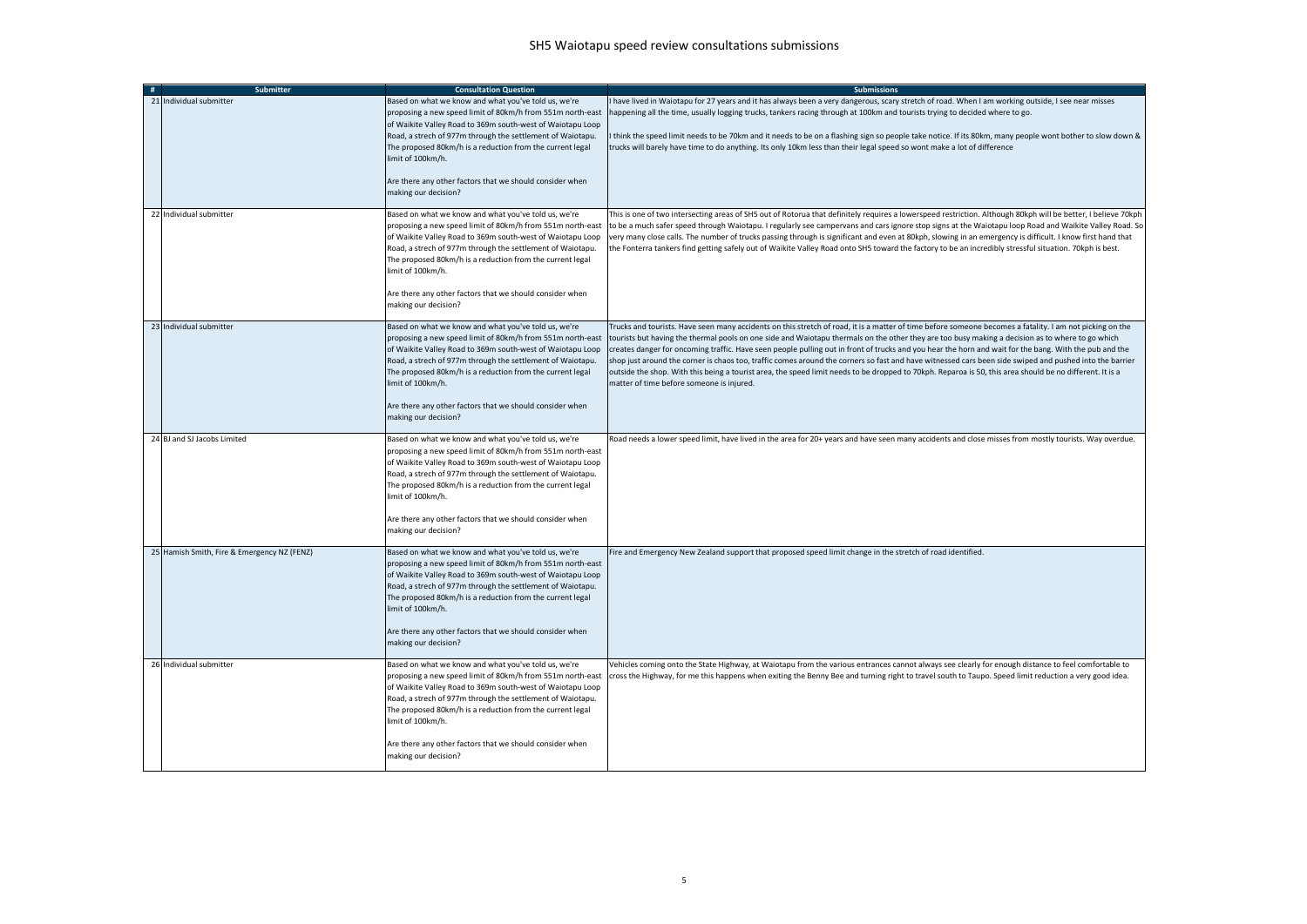| # | <b>Submitter</b>         | <b>Consultation Question</b>                                                                                                                                                                                                                                                                                                                                                                                         | <b>Submissions</b>                                                                                                                                                                                                                                                                                                                                                                                                                                                                                                                                                              |
|---|--------------------------|----------------------------------------------------------------------------------------------------------------------------------------------------------------------------------------------------------------------------------------------------------------------------------------------------------------------------------------------------------------------------------------------------------------------|---------------------------------------------------------------------------------------------------------------------------------------------------------------------------------------------------------------------------------------------------------------------------------------------------------------------------------------------------------------------------------------------------------------------------------------------------------------------------------------------------------------------------------------------------------------------------------|
|   | 27 Field Performance Ltd | Based on what we know and what you've told us, we're<br>proposing a new speed limit of 80km/h from 551m north-east<br>of Waikite Valley Road to 369m south-west of Waiotapu Loop<br>Road, a strech of 977m through the settlement of Waiotapu.<br>The proposed 80km/h is a reduction from the current legal<br>limit of 100km/h.<br>Are there any other factors that we should consider when<br>making our decision? | The photo shows this area in perfect conditions. However in the winter this is a fog zone. Sometimes 24 hours a day. Leaving Waikite Valley road with a<br>fully loaded truck and trailer when there is 20 meters visibility can be hair raising. The new barriers to the north of Waikite valley road have just made this<br>situation worse. Perhaps a give way instead of a stop at the end of Waikite Valley road may be an option.                                                                                                                                         |
|   | 28 Individual submitter  | Based on what we know and what you've told us, we're<br>proposing a new speed limit of 80km/h from 551m north-east<br>of Waikite Valley Road to 369m south-west of Waiotapu Loop<br>Road, a strech of 977m through the settlement of Waiotapu.<br>The proposed 80km/h is a reduction from the current legal<br>limit of 100km/h.<br>Are there any other factors that we should consider when<br>making our decision? | Additional merging or turning off lanes if possible or budget allows                                                                                                                                                                                                                                                                                                                                                                                                                                                                                                            |
|   | 29 Individual submitter  | Based on what we know and what you've told us, we're<br>proposing a new speed limit of 80km/h from 551m north-east<br>of Waikite Valley Road to 369m south-west of Waiotapu Loop<br>Road, a strech of 977m through the settlement of Waiotapu.<br>The proposed 80km/h is a reduction from the current legal<br>limit of 100km/h.<br>Are there any other factors that we should consider when<br>making our decision? | No comment]                                                                                                                                                                                                                                                                                                                                                                                                                                                                                                                                                                     |
|   | 30 Individual submitter  | Based on what we know and what you've told us, we're<br>proposing a new speed limit of 80km/h from 551m north-east<br>of Waikite Valley Road to 369m south-west of Waiotapu Loop<br>Road, a strech of 977m through the settlement of Waiotapu.<br>The proposed 80km/h is a reduction from the current legal<br>imit of 100km/h.<br>Are there any other factors that we should consider when<br>making our decision?  | No comment]                                                                                                                                                                                                                                                                                                                                                                                                                                                                                                                                                                     |
|   | 31 Individual submitter  | Based on what we know and what you've told us, we're<br>proposing a new speed limit of 80km/h from 551m north-east<br>of Waikite Valley Road to 369m south-west of Waiotapu Loop<br>Road, a strech of 977m through the settlement of Waiotapu.<br>The proposed 80km/h is a reduction from the current legal<br>limit of 100km/h.<br>Are there any other factors that we should consider when<br>making our decision? | No comment]                                                                                                                                                                                                                                                                                                                                                                                                                                                                                                                                                                     |
|   | 32 Individual submitter  | Based on what we know and what you've told us, we're<br>proposing a new speed limit of 80km/h from 551m north-east<br>of Waikite Valley Road to 369m south-west of Waiotapu Loop<br>Road, a strech of 977m through the settlement of Waiotapu.<br>The proposed 80km/h is a reduction from the current legal<br>imit of 100km/h.<br>Are there any other factors that we should consider when<br>making our decision?  | think that there is nothing wrong with that road even before you put those barriers up. I feel like they have been a waist of taxpayers money and have<br>made that road more dangerous for a few reasons. 1 if there where to be an car crash there cars can now get samwiched between the bank and the<br>Barrier. 2 those "barriers" are Ridiculously dangerous in the event of a motorcycle accident. 3 there is now no room to pull over in the event you receive a<br>phone call. There are pot holes up and down that road that are more hazardous than the speed limit. |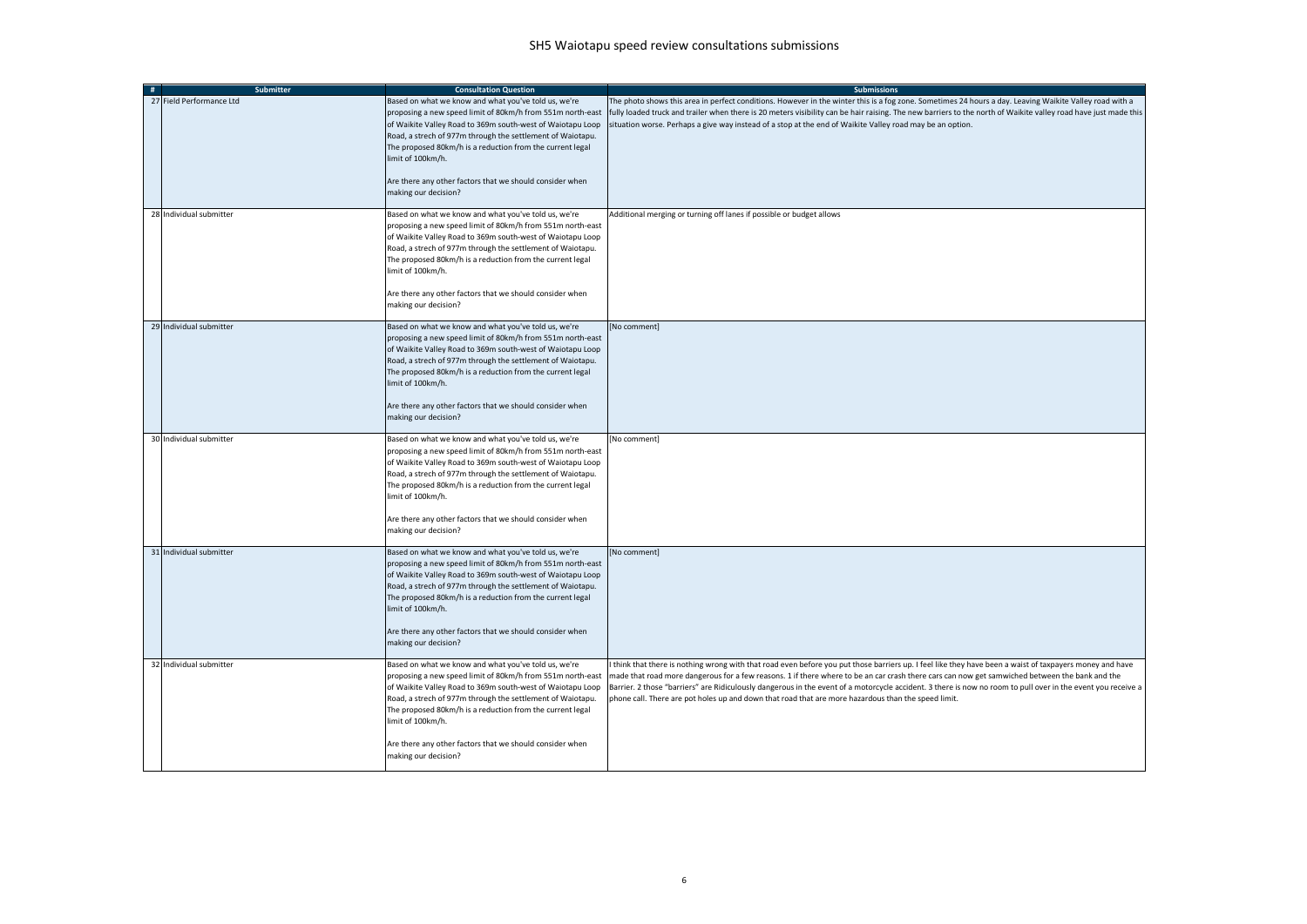| #                       | <b>Submitter</b> | <b>Consultation Question</b>                                                                                                                                                                                                                                                                                                                                                                                         | <b>Submissions</b>                                 |
|-------------------------|------------------|----------------------------------------------------------------------------------------------------------------------------------------------------------------------------------------------------------------------------------------------------------------------------------------------------------------------------------------------------------------------------------------------------------------------|----------------------------------------------------|
| 33 Individual submitter |                  | Based on what we know and what you've told us, we're<br>proposing a new speed limit of 80km/h from 551m north-east<br>of Waikite Valley Road to 369m south-west of Waiotapu Loop<br>Road, a strech of 977m through the settlement of Waiotapu.<br>The proposed 80km/h is a reduction from the current legal<br>limit of 100km/h.<br>Are there any other factors that we should consider when<br>making our decision? | Clearer road markings for tourists                 |
| 34 Individual submitter |                  | Based on what we know and what you've told us, we're<br>proposing a new speed limit of 80km/h from 551m north-east<br>of Waikite Valley Road to 369m south-west of Waiotapu Loop<br>Road, a strech of 977m through the settlement of Waiotapu.<br>The proposed 80km/h is a reduction from the current legal<br>limit of 100km/h.<br>Are there any other factors that we should consider when<br>making our decision? | [No comment]                                       |
| 35 Individual submitter |                  | Based on what we know and what you've told us, we're<br>proposing a new speed limit of 80km/h from 551m north-east<br>of Waikite Valley Road to 369m south-west of Waiotapu Loop<br>Road, a strech of 977m through the settlement of Waiotapu.<br>The proposed 80km/h is a reduction from the current legal<br>limit of 100km/h.<br>Are there any other factors that we should consider when<br>making our decision? | Tourists Cycle way                                 |
| 36 Individual submitter |                  | Based on what we know and what you've told us, we're<br>proposing a new speed limit of 80km/h from 551m north-east<br>of Waikite Valley Road to 369m south-west of Waiotapu Loop<br>Road, a strech of 977m through the settlement of Waiotapu.<br>The proposed 80km/h is a reduction from the current legal<br>limit of 100km/h.<br>Are there any other factors that we should consider when<br>making our decision? | Signs warning of traffic pulling out at Benny bees |
| 37 Individual submitter |                  | Based on what we know and what you've told us, we're<br>proposing a new speed limit of 80km/h from 551m north-east<br>of Waikite Valley Road to 369m south-west of Waiotapu Loop<br>Road, a strech of 977m through the settlement of Waiotapu.<br>The proposed 80km/h is a reduction from the current legal<br>limit of 100km/h.<br>Are there any other factors that we should consider when<br>making our decision? | [No comment]                                       |
| 38 Individual submitter |                  | Based on what we know and what you've told us, we're<br>proposing a new speed limit of 80km/h from 551m north-east<br>of Waikite Valley Road to 369m south-west of Waiotapu Loop<br>Road, a strech of 977m through the settlement of Waiotapu.<br>The proposed 80km/h is a reduction from the current legal<br>limit of 100km/h.<br>Are there any other factors that we should consider when<br>making our decision? | [No comment]                                       |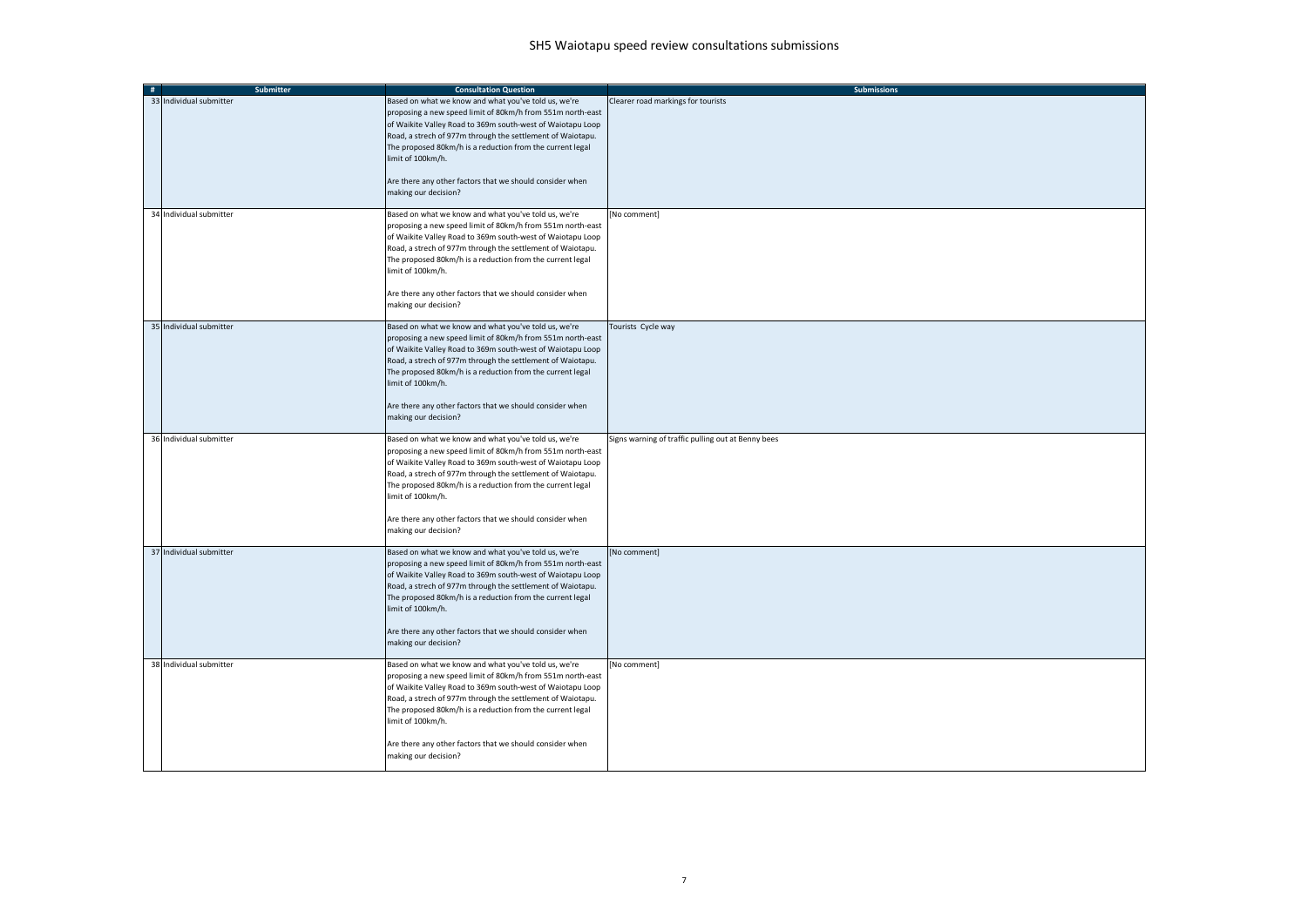| # | <b>Submitter</b>        | <b>Consultation Question</b>                                                                                                                                                                                                                                                                                                                                                                                        | <b>Submissions</b>                                                                                                                                                                                                                   |
|---|-------------------------|---------------------------------------------------------------------------------------------------------------------------------------------------------------------------------------------------------------------------------------------------------------------------------------------------------------------------------------------------------------------------------------------------------------------|--------------------------------------------------------------------------------------------------------------------------------------------------------------------------------------------------------------------------------------|
|   | 39 Individual submitter | Based on what we know and what you've told us, we're<br>proposing a new speed limit of 80km/h from 551m north-east<br>of Waikite Valley Road to 369m south-west of Waiotapu Loop<br>Road, a strech of 977m through the settlement of Waiotapu.<br>The proposed 80km/h is a reduction from the current legal<br>imit of 100km/h.<br>Are there any other factors that we should consider when<br>making our decision? | [No comment]                                                                                                                                                                                                                         |
|   |                         |                                                                                                                                                                                                                                                                                                                                                                                                                     |                                                                                                                                                                                                                                      |
|   | 40 Individual submitter | Based on what we know and what you've told us, we're<br>proposing a new speed limit of 80km/h from 551m north-east<br>of Waikite Valley Road to 369m south-west of Waiotapu Loop<br>Road, a strech of 977m through the settlement of Waiotapu.<br>The proposed 80km/h is a reduction from the current legal<br>imit of 100km/h.                                                                                     | No comment]                                                                                                                                                                                                                          |
|   |                         | Are there any other factors that we should consider when<br>making our decision?                                                                                                                                                                                                                                                                                                                                    |                                                                                                                                                                                                                                      |
|   | 41 Individual submitter | Based on what we know and what you've told us, we're<br>proposing a new speed limit of 80km/h from 551m north-east<br>of Waikite Valley Road to 369m south-west of Waiotapu Loop<br>Road, a strech of 977m through the settlement of Waiotapu.<br>The proposed 80km/h is a reduction from the current legal<br>limit of 100km/h.<br>Are there any other factors that we should consider when                        | Changing the speed limit is not the solution - it is driver education / experience needed and common sense                                                                                                                           |
|   |                         | making our decision?                                                                                                                                                                                                                                                                                                                                                                                                |                                                                                                                                                                                                                                      |
|   | 42 Individual submitter | Based on what we know and what you've told us, we're<br>proposing a new speed limit of 80km/h from 551m north-east<br>of Waikite Valley Road to 369m south-west of Waiotapu Loop<br>Road, a strech of 977m through the settlement of Waiotapu.<br>The proposed 80km/h is a reduction from the current legal<br>imit of 100km/h.<br>Are there any other factors that we should consider when<br>making our decision? | Consider making the turning areas and merging areas more adequate. The speed through this area is often slow already. If the merging and turning lanes<br>are upgraded then the speed limit on our main highway wont require change. |
|   |                         |                                                                                                                                                                                                                                                                                                                                                                                                                     |                                                                                                                                                                                                                                      |
|   | 43 Individual submitter | Based on what we know and what you've told us, we're<br>proposing a new speed limit of 80km/h from 551m north-east<br>of Waikite Valley Road to 369m south-west of Waiotapu Loop<br>Road, a strech of 977m through the settlement of Waiotapu.<br>The proposed 80km/h is a reduction from the current legal<br>imit of 100km/h.<br>Are there any other factors that we should consider when<br>making our decision? | Leave it at 100                                                                                                                                                                                                                      |
|   | 44 Individual submitter | Based on what we know and what you've told us, we're                                                                                                                                                                                                                                                                                                                                                                | Don't lower the speed. This speed is not in safe. The accident stats do not show this to be reasonable                                                                                                                               |
|   |                         | proposing a new speed limit of 80km/h from 551m north-east<br>of Waikite Valley Road to 369m south-west of Waiotapu Loop<br>Road, a strech of 977m through the settlement of Waiotapu.<br>The proposed 80km/h is a reduction from the current legal<br>imit of 100km/h.<br>Are there any other factors that we should consider when                                                                                 |                                                                                                                                                                                                                                      |
|   |                         | making our decision?                                                                                                                                                                                                                                                                                                                                                                                                |                                                                                                                                                                                                                                      |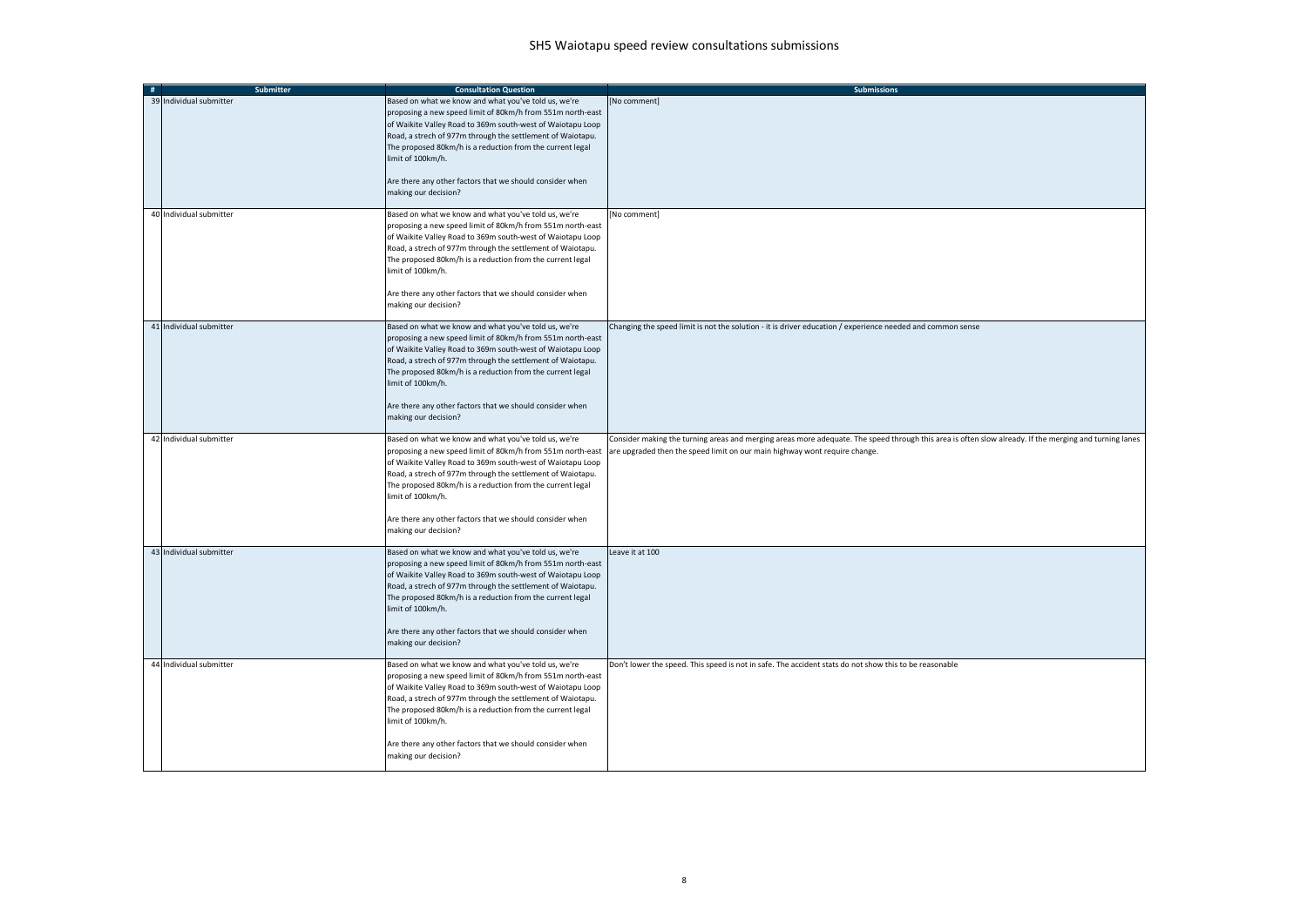| # | <b>Submitter</b>        | <b>Consultation Question</b>                                                                                                                                                                                                                                                                                                                                                                                                        | <b>Submissions</b>                                                                                                                                                                                                                                                                                                                                                                                                                                                                                                                                               |
|---|-------------------------|-------------------------------------------------------------------------------------------------------------------------------------------------------------------------------------------------------------------------------------------------------------------------------------------------------------------------------------------------------------------------------------------------------------------------------------|------------------------------------------------------------------------------------------------------------------------------------------------------------------------------------------------------------------------------------------------------------------------------------------------------------------------------------------------------------------------------------------------------------------------------------------------------------------------------------------------------------------------------------------------------------------|
|   | 45 Individual submitter | Based on what we know and what you've told us, we're<br>proposing a new speed limit of 80km/h from 551m north-east<br>of Waikite Valley Road to 369m south-west of Waiotapu Loop<br>Road, a strech of 977m through the settlement of Waiotapu.<br>The proposed 80km/h is a reduction from the current legal<br>limit of 100km/h.<br>Are there any other factors that we should consider when<br>making our decision?                | There are lots of corners and for such a short distance it will be harder to drivers to slow down appropriately. The reality is the people turning will go<br>dramatically less than 80 and instead there needs to be better signage about the upcoming facilities and have longer turning lanes with better signage.                                                                                                                                                                                                                                            |
|   | 46 Individual submitter | Based on what we know and what you've told us, we're<br>proposing a new speed limit of 80km/h from 551m north-east<br>of Waikite Valley Road to 369m south-west of Waiotapu Loop<br>Road, a strech of 977m through the settlement of Waiotapu.<br>The proposed 80km/h is a reduction from the current legal<br>limit of 100km/h.<br>Are there any other factors that we should consider when<br>making our decision?                | You people have an anal obsession about speeding. Wot causes accidents usually is a lack of skills. leave the speed limit the same                                                                                                                                                                                                                                                                                                                                                                                                                               |
|   | 47 Individual submitter | Based on what we know and what you've told us, we're<br>proposing a new speed limit of 80km/h from 551m north-east journey times.<br>of Waikite Valley Road to 369m south-west of Waiotapu Loop<br>Road, a strech of 977m through the settlement of Waiotapu.<br>The proposed 80km/h is a reduction from the current legal<br>limit of 100km/h.<br>Are there any other factors that we should consider when<br>making our decision? | Yes. It's not speed that causes accidents. Fatigue is a bigger contribution to accidents and slowing traffic down will only increase accidents but increasing                                                                                                                                                                                                                                                                                                                                                                                                    |
|   | 48 Individual submitter | Based on what we know and what you've told us, we're<br>proposing a new speed limit of 80km/h from 551m north-east<br>of Waikite Valley Road to 369m south-west of Waiotapu Loop<br>Road, a strech of 977m through the settlement of Waiotapu.<br>The proposed 80km/h is a reduction from the current legal<br>limit of 100km/h.<br>Are there any other factors that we should consider when<br>making our decision?                | 100                                                                                                                                                                                                                                                                                                                                                                                                                                                                                                                                                              |
|   | 49 Jasco Distributing   | Based on what we know and what you've told us, we're<br>proposing a new speed limit of 80km/h from 551m north-east<br>of Waikite Valley Road to 369m south-west of Waiotapu Loop<br>Road, a strech of 977m through the settlement of Waiotapu.<br>The proposed 80km/h is a reduction from the current legal<br>limit of 100km/h.<br>Are there any other factors that we should consider when<br>making our decision?                | Blind corner coming past service station coming from Taupo towards Rotorua cars pull out from Waiotapu. I think 70km better limit.                                                                                                                                                                                                                                                                                                                                                                                                                               |
|   | 50 Premier Group Int    | Based on what we know and what you've told us, we're<br>proposing a new speed limit of 80km/h from 551m north-east<br>of Waikite Valley Road to 369m south-west of Waiotapu Loop<br>Road, a strech of 977m through the settlement of Waiotapu.<br>The proposed 80km/h is a reduction from the current legal<br>limit of 100km/h.<br>Are there any other factors that we should consider when<br>making our decision?                | I think this needs to be minimum 70km/h. I used to work at Benny Bees and am local to the area, not a day goes by where there aren't tyres burning,<br>breaks screeching and horns tooting all because drivers get too distracted with the tourist stops (waiotapu wonderland/hot and cold/looking for<br>keroscene creek etc) and last minute stops into Benny bees. Also traffic pulling out from these stops and intersections are so dangerous! They tend to pull<br>out slowly and around the bend comes a car at 100km/h it's a tragedy waiting to happen. |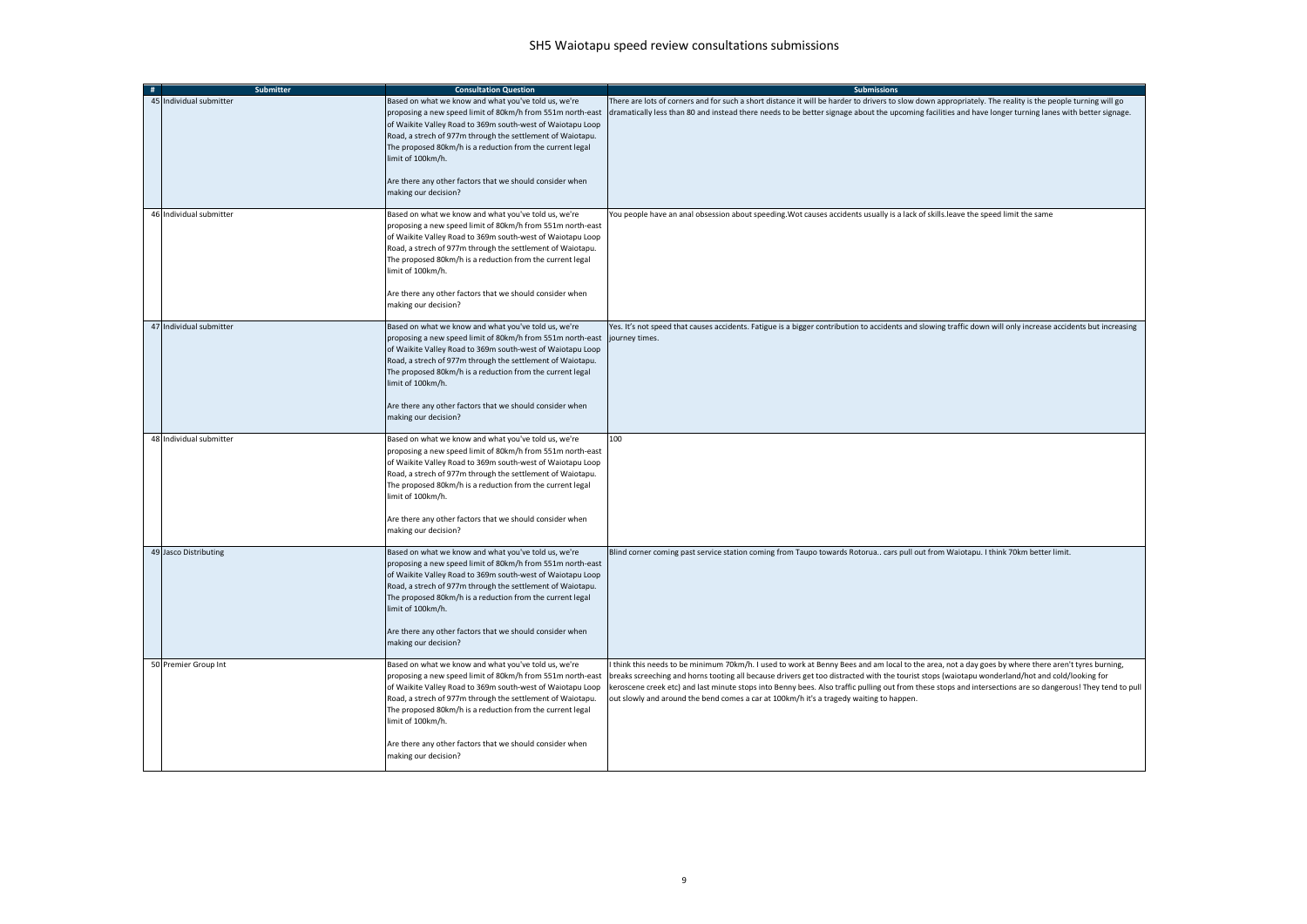| # | <b>Submitter</b>        | <b>Consultation Question</b>                                                                                                                                                                                                                                                                                                                                                                                         | <b>Submissions</b>                                                                                                                                                                                                                                                                                                                                                                                                                                                                                                                                      |
|---|-------------------------|----------------------------------------------------------------------------------------------------------------------------------------------------------------------------------------------------------------------------------------------------------------------------------------------------------------------------------------------------------------------------------------------------------------------|---------------------------------------------------------------------------------------------------------------------------------------------------------------------------------------------------------------------------------------------------------------------------------------------------------------------------------------------------------------------------------------------------------------------------------------------------------------------------------------------------------------------------------------------------------|
|   | 51 Waimahana Marae      | Based on what we know and what you've told us, we're<br>proposing a new speed limit of 80km/h from 551m north-east<br>of Waikite Valley Road to 369m south-west of Waiotapu Loop<br>Road, a strech of 977m through the settlement of Waiotapu.<br>The proposed 80km/h is a reduction from the current legal<br>limit of 100km/h.<br>Are there any other factors that we should consider when<br>making our decision? | Consider extending the 80 Kph north to the turnoff onto SH38 and improving the access and signage to the Maunga Kakaramea Walk Carpark as this also<br>is another area accessed by tourists.                                                                                                                                                                                                                                                                                                                                                            |
|   | 52 Individual submitter | Based on what we know and what you've told us, we're<br>proposing a new speed limit of 80km/h from 551m north-east<br>of Waikite Valley Road to 369m south-west of Waiotapu Loop<br>Road, a strech of 977m through the settlement of Waiotapu.<br>The proposed 80km/h is a reduction from the current legal<br>imit of 100km/h.<br>Are there any other factors that we should consider when<br>making our decision?  | travel this road on a daily commute. I support the lowering of speed to 80 km/h. What should be also consider in making the reduction more effective is<br>1) modification of the underpass fence to a cover design so it doesn't obscure the S to N sight line 2) removal of road side vegetation on the two south<br>corners to improve the sight distance 3) closing the store/factory/hotel entrance road. Instead have a southern left turn in only and the north approach<br>entrance and exit is a tee off Waikite Valley road behind the hotel. |
|   | 53 Individual submitter | Based on what we know and what you've told us, we're<br>proposing a new speed limit of 80km/h from 551m north-east<br>of Waikite Valley Road to 369m south-west of Waiotapu Loop<br>Road, a strech of 977m through the settlement of Waiotapu.<br>The proposed 80km/h is a reduction from the current legal<br>limit of 100km/h.<br>Are there any other factors that we should consider when<br>making our decision? | still think that is too fast. So many trucks have to pull out of waikite valley road and even at 80kph cars will be right there, when the road was clear not 2<br>moments ago. I used to work in Reporoa and use that junction myself several times a day. The number of times the junction is shrouded in fog is another<br>eason it should be less.                                                                                                                                                                                                   |
|   | 54 Individual submitter | Based on what we know and what you've told us, we're<br>proposing a new speed limit of 80km/h from 551m north-east<br>of Waikite Valley Road to 369m south-west of Waiotapu Loop<br>Road, a strech of 977m through the settlement of Waiotapu.<br>The proposed 80km/h is a reduction from the current legal<br>imit of 100km/h.<br>Are there any other factors that we should consider when<br>making our decision?  | Such a good idea Maybe include the turn off to kerosene creek.                                                                                                                                                                                                                                                                                                                                                                                                                                                                                          |
|   | 55 Individual submitter | Based on what we know and what you've told us, we're<br>proposing a new speed limit of 80km/h from 551m north-east<br>of Waikite Valley Road to 369m south-west of Waiotapu Loop<br>Road, a strech of 977m through the settlement of Waiotapu.<br>The proposed 80km/h is a reduction from the current legal<br>limit of 100km/h.<br>Are there any other factors that we should consider when<br>making our decision? | support the reduction in speed limit but would prefer the limit be set to 70 km/h as drivers are notorious for exceeding the speed limit.                                                                                                                                                                                                                                                                                                                                                                                                               |
|   | 56 Individual submitter | Based on what we know and what you've told us, we're<br>proposing a new speed limit of 80km/h from 551m north-east<br>of Waikite Valley Road to 369m south-west of Waiotapu Loop<br>Road, a strech of 977m through the settlement of Waiotapu.<br>The proposed 80km/h is a reduction from the current legal<br>imit of 100km/h.<br>Are there any other factors that we should consider when<br>making our decision?  | have seen several near misses with tourists exiting Waiotapu turning right towards Rotorua, please can someone consider putting in a slip lane so the<br>cars turning right can do so safely allowing them to merge with traffic heading to Rotorua further up the road. Speed changes may help but given this is a<br>tourist area other options should be considered.                                                                                                                                                                                 |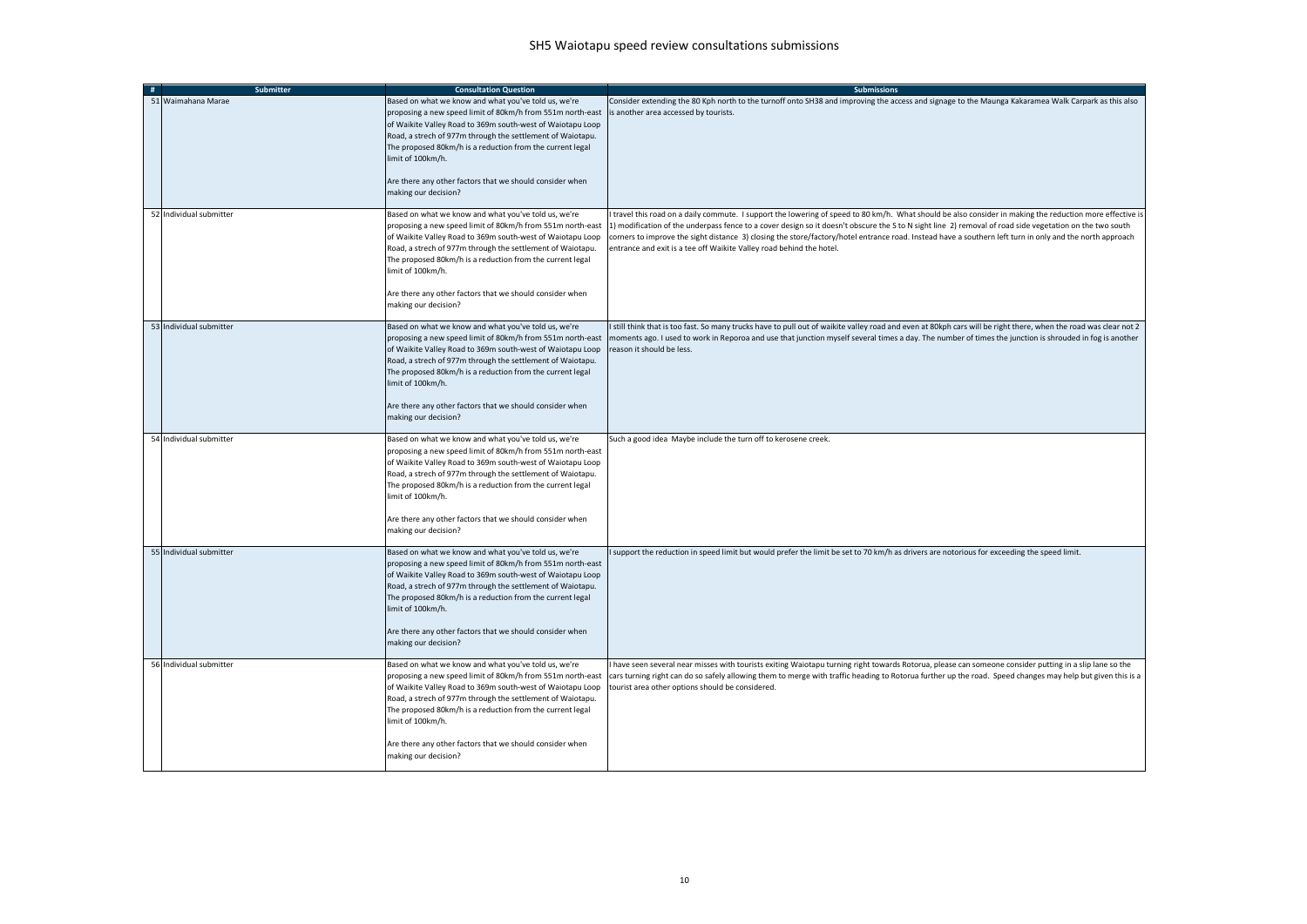| # | <b>Submitter</b>        | <b>Consultation Question</b>                                                                                                                                                                                                                                                                                                                                                                                         | <b>Submissions</b>                                                                                                                                                                                                                                                                                                                                                                                                                                                                                                                                                                                                                                                                                                                                                                                                                                                                                                                                                                                                                                                                                                                                                                                                                                                                                                                                                                                                                                                                                                                                          |
|---|-------------------------|----------------------------------------------------------------------------------------------------------------------------------------------------------------------------------------------------------------------------------------------------------------------------------------------------------------------------------------------------------------------------------------------------------------------|-------------------------------------------------------------------------------------------------------------------------------------------------------------------------------------------------------------------------------------------------------------------------------------------------------------------------------------------------------------------------------------------------------------------------------------------------------------------------------------------------------------------------------------------------------------------------------------------------------------------------------------------------------------------------------------------------------------------------------------------------------------------------------------------------------------------------------------------------------------------------------------------------------------------------------------------------------------------------------------------------------------------------------------------------------------------------------------------------------------------------------------------------------------------------------------------------------------------------------------------------------------------------------------------------------------------------------------------------------------------------------------------------------------------------------------------------------------------------------------------------------------------------------------------------------------|
|   | 57 Individual submitter | Based on what we know and what you've told us, we're<br>proposing a new speed limit of 80km/h from 551m north-east<br>of Waikite Valley Road to 369m south-west of Waiotapu Loop<br>Road, a strech of 977m through the settlement of Waiotapu.<br>The proposed 80km/h is a reduction from the current legal<br>limit of 100km/h.<br>Are there any other factors that we should consider when<br>making our decision? | drive a milk tanker and have to pull out from Waikite Valley fully loaded with milk and weighing 44 tonne. My truck does NOT pull out fast period.<br>Quite often I have had to almost close my eyes and hope there's nothing coming around the corner at speed. It scares the crap out of me sometimes. I<br>quite often have an irate speedster blasting their horn at me because I'm in their way. I'm going as fast and as safe as I can! Lower it to 60 or 80. 60<br>preferably, because people ignore 80 and blast on through like they do at Golden Springs and outside the Reporoa Dairy factory. A lower speed change<br>certainly has MY vote.                                                                                                                                                                                                                                                                                                                                                                                                                                                                                                                                                                                                                                                                                                                                                                                                                                                                                                    |
|   | 58 Individual submitter | Based on what we know and what you've told us, we're<br>proposing a new speed limit of 80km/h from 551m north-east<br>of Waikite Valley Road to 369m south-west of Waiotapu Loop<br>Road, a strech of 977m through the settlement of Waiotapu.<br>The proposed 80km/h is a reduction from the current legal<br>imit of 100km/h.<br>Are there any other factors that we should consider when<br>making our decision?  | suggest 70km                                                                                                                                                                                                                                                                                                                                                                                                                                                                                                                                                                                                                                                                                                                                                                                                                                                                                                                                                                                                                                                                                                                                                                                                                                                                                                                                                                                                                                                                                                                                                |
|   | 59 Individual submitter | Based on what we know and what you've told us, we're<br>proposing a new speed limit of 80km/h from 551m north-east<br>of Waikite Valley Road to 369m south-west of Waiotapu Loop<br>Road, a strech of 977m through the settlement of Waiotapu.<br>The proposed 80km/h is a reduction from the current legal<br>limit of 100km/h.<br>Are there any other factors that we should consider when<br>making our decision? | 80km is still too high. 70km would be ideal, also signage should be put up further away from the area to ensure cars have slowed down enough.                                                                                                                                                                                                                                                                                                                                                                                                                                                                                                                                                                                                                                                                                                                                                                                                                                                                                                                                                                                                                                                                                                                                                                                                                                                                                                                                                                                                               |
|   | 60 Individual submitter | Based on what we know and what you've told us, we're<br>proposing a new speed limit of 80km/h from 551m north-east<br>of Waikite Valley Road to 369m south-west of Waiotapu Loop<br>Road, a strech of 977m through the settlement of Waiotapu.<br>The proposed 80km/h is a reduction from the current legal<br>imit of 100km/h.<br>Are there any other factors that we should consider when<br>making our decision?  | As a resident of Waiotapu for the past 50 years i am strongly in favor of a reduced speed thru this area. I believe that unlike other settlements near here it<br>is the volume of tourist drivers that are turning onto and off the 100 km/h highway that makes such a substantial risk. Many of these vehicles are driven<br>by people with little experience driving in NZ, often driving camper vans and are unsure where they are going causing many vehicles to turn from<br>incorrect lanes, slow down looking for there turn off or pulling out in front of traffic. When you combine this with the short line of site from the<br>intersections, volume of traffic using the SH5 and foggy conditions in winter this is a very dangerous area. I ask that you give serious consideration to<br>reducing the speed further to 70 km/h as the biggest risk to serious injury accident is Truck V Tourist. Every day trucks are blasting their horns as vehicles<br>pull out or turn in front of them. A reduction of speed from 100 to 80 does little to impact this risk as trucks already have a 90 km/h limit so only a 10<br>km/h reduction at the proposed limit. In reality I believe most trucks will not even slow to 80 for this short stretch thus not reducing the risk at all, (and<br>yes i am a truck driver). I ask that the limit be reduced to 70 Km/h with flashing signage at each end to encourage drivers to slow down. We have the<br>opportunity to saves lives in an area that thru luck alone has not claimed many already. |
|   | 61 Individual submitter | Based on what we know and what you've told us, we're<br>proposing a new speed limit of 80km/h from 551m north-east<br>of Waikite Valley Road to 369m south-west of Waiotapu Loop<br>Road, a strech of 977m through the settlement of Waiotapu.<br>The proposed 80km/h is a reduction from the current legal<br>limit of 100km/h.<br>Are there any other factors that we should consider when<br>making our decision? | think 80km is still too fast and should be reduced further. Camper vans and trucks pulling off side roads are constantly set apron by faster cars coming<br>round the corner with low visibility. If you are planning to reduce it, do it effectively and drop it slow enough for sluggish campers and trucks to have<br>significant time to get out of the way.                                                                                                                                                                                                                                                                                                                                                                                                                                                                                                                                                                                                                                                                                                                                                                                                                                                                                                                                                                                                                                                                                                                                                                                            |
|   | 62 Individual submitter | Based on what we know and what you've told us, we're<br>proposing a new speed limit of 80km/h from 551m north-east<br>of Waikite Valley Road to 369m south-west of Waiotapu Loop<br>Road, a strech of 977m through the settlement of Waiotapu.<br>The proposed 80km/h is a reduction from the current legal<br>imit of 100km/h.<br>Are there any other factors that we should consider when<br>making our decision?  | consider that the proposed speed limit is too high. Unlike other areas of this highway, there are four entry and exit points in a very short distance. Many<br>of the drivers are tourists and many of them are inexperienced drivers. They are often hesitant about entering the highway and not good at appreciating<br>the speed of approaching traffic. This results in many instances of dangerous entry through the intersection. Large trucks coming downhill at speed find it<br>difficult to slow down and avoid accidents. Near misses are common.                                                                                                                                                                                                                                                                                                                                                                                                                                                                                                                                                                                                                                                                                                                                                                                                                                                                                                                                                                                                |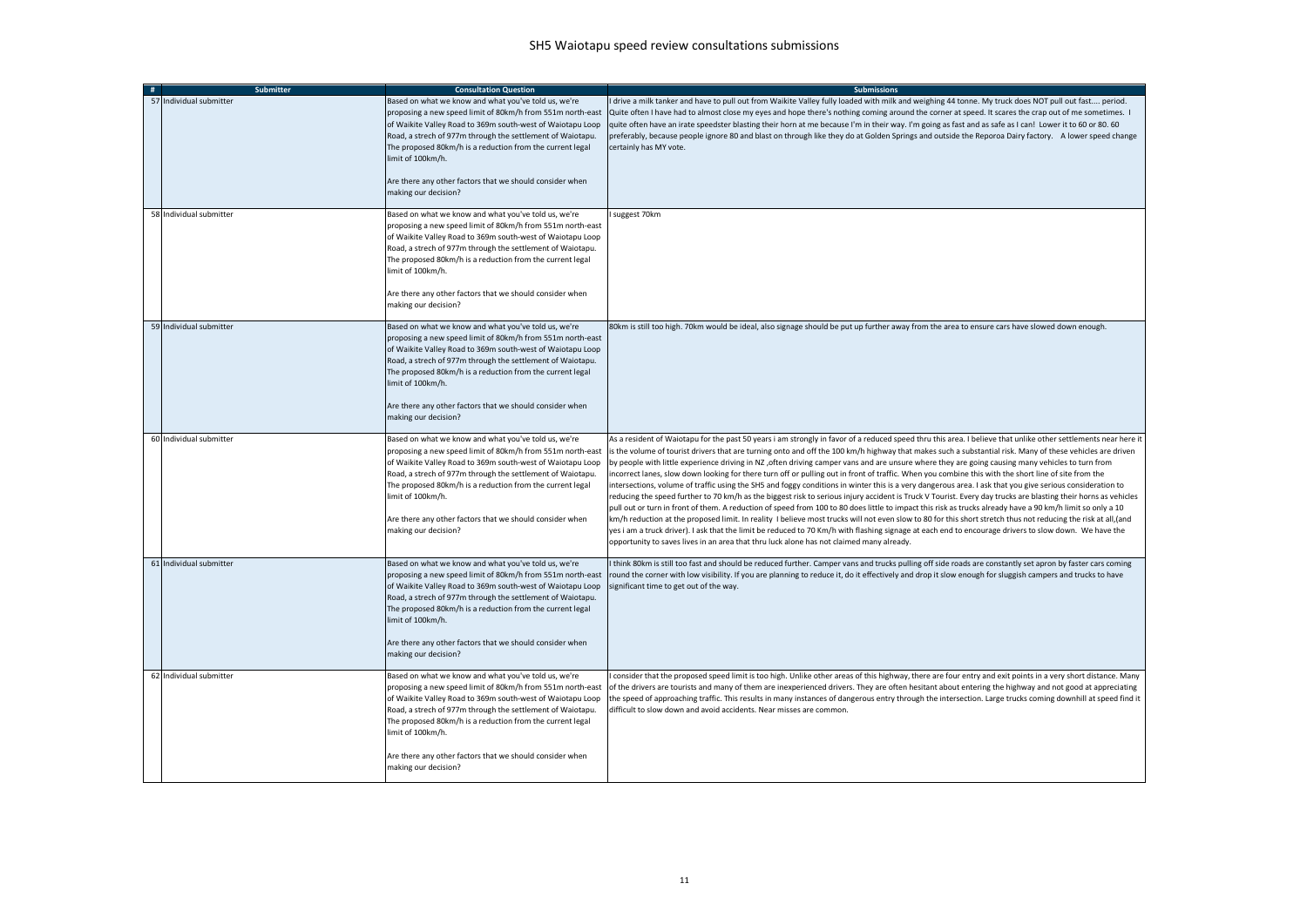| # | <b>Submitter</b>        | <b>Consultation Question</b>                                                                                                                                                                                                                                                                                                                                                                                         | <b>Submissions</b>                                                                                                                                                                                                                                                                                                                                                                                                                                                                                                                                                                                |
|---|-------------------------|----------------------------------------------------------------------------------------------------------------------------------------------------------------------------------------------------------------------------------------------------------------------------------------------------------------------------------------------------------------------------------------------------------------------|---------------------------------------------------------------------------------------------------------------------------------------------------------------------------------------------------------------------------------------------------------------------------------------------------------------------------------------------------------------------------------------------------------------------------------------------------------------------------------------------------------------------------------------------------------------------------------------------------|
|   | 63 Individual submitter | Based on what we know and what you've told us, we're<br>proposing a new speed limit of 80km/h from 551m north-east<br>of Waikite Valley Road to 369m south-west of Waiotapu Loop<br>Road, a strech of 977m through the settlement of Waiotapu.<br>The proposed 80km/h is a reduction from the current legal<br>limit of 100km/h.<br>Are there any other factors that we should consider when<br>making our decision? | feel that the 80km/h zone should extend to the Murupara/Rerewhaakaitu turn off as the whole stretch of road is a tourist area consisting of Waiotapu<br>thermal area the Waiotapu tavern and also hot and cold, kerosene creek, and our beautiful Rainbow Mountain. The tourists visiting our beautiful area<br>have no clue what they are doing and have pulled out of roads and car parks in front of me multiple times causing me to brake heavily. Extending the<br>ength of road reduced to 80km/h would protect not only the locals but also the tourists when they are visiting this area. |
|   | 64 Individual submitter | Based on what we know and what you've told us, we're<br>proposing a new speed limit of 80km/h from 551m north-east<br>of Waikite Valley Road to 369m south-west of Waiotapu Loop<br>Road, a strech of 977m through the settlement of Waiotapu.<br>The proposed 80km/h is a reduction from the current legal<br>imit of 100km/h.<br>Are there any other factors that we should consider when<br>making our decision?  | Yep, drive through regularly. Definitely needs to be 70 kph through Wai O Tapu.                                                                                                                                                                                                                                                                                                                                                                                                                                                                                                                   |
|   | 65 Individual submitter | Based on what we know and what you've told us, we're<br>proposing a new speed limit of 80km/h from 551m north-east<br>of Waikite Valley Road to 369m south-west of Waiotapu Loop<br>Road, a strech of 977m through the settlement of Waiotapu.<br>The proposed 80km/h is a reduction from the current legal<br>limit of 100km/h.<br>Are there any other factors that we should consider when<br>making our decision? | Vehicles often push the speed limit 10k over the posted rate, so a speed of 70 may be more appropriate. In addition to the number of crashes recorded,<br>there are many, many more near misses as vehicles turn into and out of the side roads and 2 business entrances. Vehicles continue at their high speeds as<br>do trucks who can frequently be heard blasting their horns as they are unable to slow down quickly and end up sitting immediately behind an out-turning<br>vehicle.                                                                                                        |
|   | 66 Individual submitter | Based on what we know and what you've told us, we're<br>proposing a new speed limit of 80km/h from 551m north-east<br>of Waikite Valley Road to 369m south-west of Waiotapu Loop<br>Road, a strech of 977m through the settlement of Waiotapu.<br>The proposed 80km/h is a reduction from the current legal<br>imit of 100km/h.<br>Are there any other factors that we should consider when<br>making our decision?  | The 80km should start from the Murupara turnoff. As there are several turnoff points that people pull out of it would be safer to start it from there.                                                                                                                                                                                                                                                                                                                                                                                                                                            |
|   | 67 Individual submitter | Based on what we know and what you've told us, we're<br>proposing a new speed limit of 80km/h from 551m north-east<br>of Waikite Valley Road to 369m south-west of Waiotapu Loop<br>Road, a strech of 977m through the settlement of Waiotapu.<br>The proposed 80km/h is a reduction from the current legal<br>limit of 100km/h.<br>Are there any other factors that we should consider when<br>making our decision? | feel like 90km would be a better option if wish to lower the speed. There's not always cops out there so people are going to speed. People need to<br>realise if someone wants to speed then they're going to, it's not the speed limit that's the problem it's the people. Unless there's going to be more traffic<br>speed cams or cops I think it's a waste of time                                                                                                                                                                                                                            |
|   | 68 Individual submitter | Based on what we know and what you've told us, we're<br>proposing a new speed limit of 80km/h from 551m north-east<br>of Waikite Valley Road to 369m south-west of Waiotapu Loop<br>Road, a strech of 977m through the settlement of Waiotapu.<br>The proposed 80km/h is a reduction from the current legal<br>imit of 100km/h.<br>Are there any other factors that we should consider when<br>making our decision?  | 80km/h is not slow enough. It needs to be lowered to at least 70km/h and preferably 60km/h. Trucks that are already limited to 90km/h will not reduce<br>their speed significantly enough if the limit is only reduced to 80km/h. It is only a matter of time before someone dies or is seriously injured. Make the<br>change matter and reduce the limit to where it will make a difference. In winter with the fog, visibility is horrendous - this coupled with tourist visiting<br>the Waiotapu Wonderland and trucks hurling past is asking for trouble.                                     |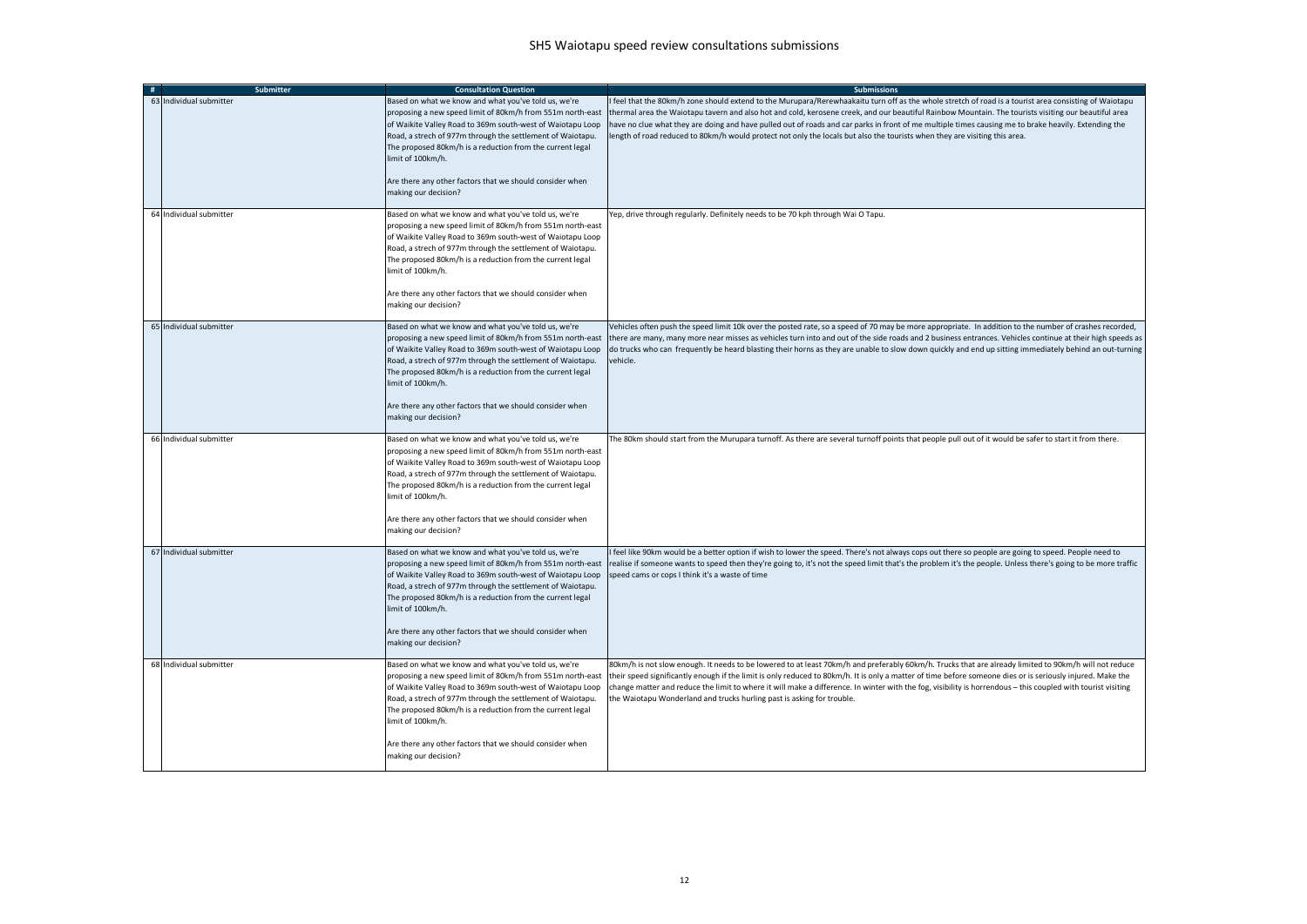| # | Submitter               | <b>Consultation Question</b>                                                                                                                                                                                                                                                                                                                                                                                         | <b>Submissions</b>                                                                                                                                                                                                                                             |
|---|-------------------------|----------------------------------------------------------------------------------------------------------------------------------------------------------------------------------------------------------------------------------------------------------------------------------------------------------------------------------------------------------------------------------------------------------------------|----------------------------------------------------------------------------------------------------------------------------------------------------------------------------------------------------------------------------------------------------------------|
|   | 69 Individual submitter | Based on what we know and what you've told us, we're<br>proposing a new speed limit of 80km/h from 551m north-east<br>of Waikite Valley Road to 369m south-west of Waiotapu Loop<br>Road, a strech of 977m through the settlement of Waiotapu.<br>The proposed 80km/h is a reduction from the current legal<br>limit of 100km/h.<br>Are there any other factors that we should consider when<br>making our decision? | Speed limit should be drop to 70km/ph mainly because it gets very foggy quite often there and the stop sign should be a give way because if you are in a<br>truck an trailer unit it would half the time you spend crossing the road if you don't have to stop |
|   | 70 Individual submitter | Based on what we know and what you've told us, we're<br>proposing a new speed limit of 80km/h from 551m north-east<br>of Waikite Valley Road to 369m south-west of Waiotapu Loop<br>Road, a strech of 977m through the settlement of Waiotapu.<br>The proposed 80km/h is a reduction from the current legal<br>limit of 100km/h.<br>Are there any other factors that we should consider when<br>making our decision? | 70km May be slightly safer on the corner by Benny bee                                                                                                                                                                                                          |
|   | 71 Individual submitter | Based on what we know and what you've told us, we're<br>proposing a new speed limit of 80km/h from 551m north-east<br>of Waikite Valley Road to 369m south-west of Waiotapu Loop<br>Road, a strech of 977m through the settlement of Waiotapu.<br>The proposed 80km/h is a reduction from the current legal<br>limit of 100km/h.<br>Are there any other factors that we should consider when<br>making our decision? | 70km is better                                                                                                                                                                                                                                                 |
|   | 72 Individual submitter | Based on what we know and what you've told us, we're<br>proposing a new speed limit of 80km/h from 551m north-east<br>of Waikite Valley Road to 369m south-west of Waiotapu Loop<br>Road, a strech of 977m through the settlement of Waiotapu.<br>The proposed 80km/h is a reduction from the current legal<br>limit of 100km/h.<br>Are there any other factors that we should consider when<br>making our decision? | Please make it 60, 80 is still to fast specially with tourists                                                                                                                                                                                                 |
|   | 73 Individual submitter | Based on what we know and what you've told us, we're<br>proposing a new speed limit of 80km/h from 551m north-east<br>of Waikite Valley Road to 369m south-west of Waiotapu Loop<br>Road, a strech of 977m through the settlement of Waiotapu.<br>The proposed 80km/h is a reduction from the current legal<br>limit of 100km/h.<br>Are there any other factors that we should consider when<br>making our decision? | Make it 70km                                                                                                                                                                                                                                                   |
|   | 74 Individual submitter | Based on what we know and what you've told us, we're<br>proposing a new speed limit of 80km/h from 551m north-east<br>of Waikite Valley Road to 369m south-west of Waiotapu Loop<br>Road, a strech of 977m through the settlement of Waiotapu.<br>The proposed 80km/h is a reduction from the current legal<br>limit of 100km/h.<br>Are there any other factors that we should consider when<br>making our decision? | Make it 60.                                                                                                                                                                                                                                                    |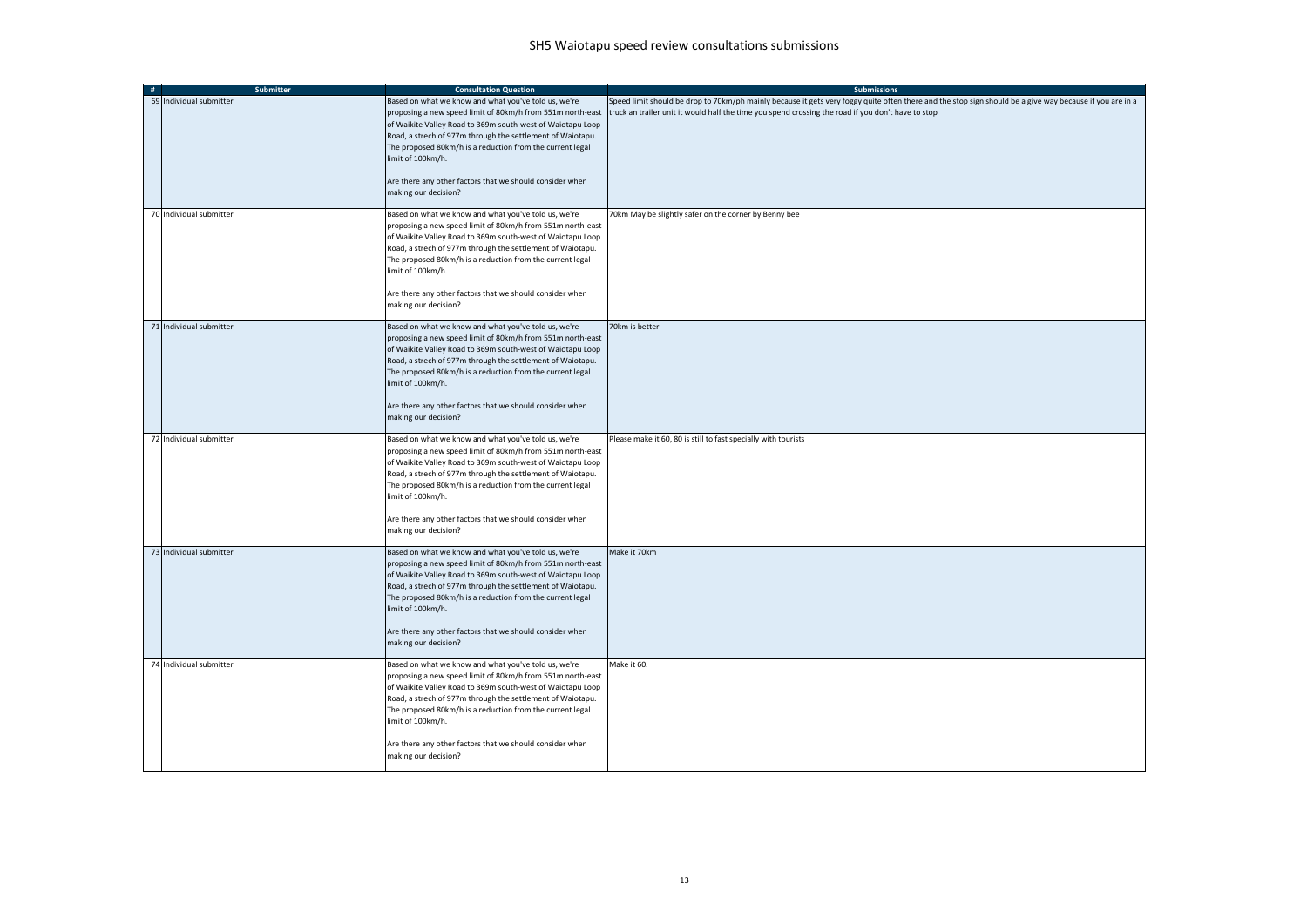| <b>Submitter</b><br>#          | <b>Consultation Question</b>                                                                                                                                                                                                                                                                                                                                                                                         | <b>Submissions</b>                                                                                                                                                                                                                                                                                                                                                                                                                                                                                                                                                                                                    |
|--------------------------------|----------------------------------------------------------------------------------------------------------------------------------------------------------------------------------------------------------------------------------------------------------------------------------------------------------------------------------------------------------------------------------------------------------------------|-----------------------------------------------------------------------------------------------------------------------------------------------------------------------------------------------------------------------------------------------------------------------------------------------------------------------------------------------------------------------------------------------------------------------------------------------------------------------------------------------------------------------------------------------------------------------------------------------------------------------|
| 75 Arataki Honey Ltd           | Based on what we know and what you've told us, we're<br>proposing a new speed limit of 80km/h from 551m north-east<br>of Waikite Valley Road to 369m south-west of Waiotapu Loop<br>Road, a strech of 977m through the settlement of Waiotapu.<br>The proposed 80km/h is a reduction from the current legal<br>limit of 100km/h.<br>Are there any other factors that we should consider when<br>making our decision? | It is absolutely essential the speed limit is lowered before someone is killed. We have been waiting for about 20 years for this to happen. I thought the<br>submission made in Reporoa had already agreed for this speed limit to be lowered. Please find additional information in separate emails already sent.<br>Director Arataki Honey Ltd, Resident at Waiotapu for 56 years                                                                                                                                                                                                                                   |
| 76 Waiotapu Thermal Wonderland | Based on what we know and what you've told us, we're<br>proposing a new speed limit of 80km/h from 551m north-east<br>of Waikite Valley Road to 369m south-west of Waiotapu Loop<br>Road, a strech of 977m through the settlement of Waiotapu.<br>The proposed 80km/h is a reduction from the current legal<br>limit of 100km/h.<br>Are there any other factors that we should consider when<br>making our decision? | Waiotapu Thermal Wonderland thoroughly supports a speed limit reduction on this stretch of road. There are many tour buses and tourists turning into<br>and out of Waiotapu Loop Road and a reduction to 80kmh would make this road safer for everyone.                                                                                                                                                                                                                                                                                                                                                               |
| 77 Individual submitter        | Based on what we know and what you've told us, we're<br>proposing a new speed limit of 80km/h from 551m north-east<br>of Waikite Valley Road to 369m south-west of Waiotapu Loop<br>Road, a strech of 977m through the settlement of Waiotapu.<br>The proposed 80km/h is a reduction from the current legal<br>limit of 100km/h.<br>Are there any other factors that we should consider when<br>making our decision? | There are a lot of international tourists and large trucks that use this stretch of road. It's only a matter of time before inexperienced tourist drivers causes<br>a fatal accident turning out of waiotapu road or the shopping area. The speed limit should be reduced to 80.                                                                                                                                                                                                                                                                                                                                      |
| 78 Individual submitter        | Based on what we know and what you've told us, we're<br>proposing a new speed limit of 80km/h from 551m north-east<br>of Waikite Valley Road to 369m south-west of Waiotapu Loop<br>Road, a strech of 977m through the settlement of Waiotapu.<br>The proposed 80km/h is a reduction from the current legal<br>limit of 100km/h.<br>Are there any other factors that we should consider when<br>making our decision? | Possible work on the road itself. I have had a few near misses in this area due to drivers who are looking for the Waikite or Waiotapu turn off. They pull<br>out and stop getting confused and not realising this is a 100km zone. I agree changing the speed may reduce the amount of crashes but I believe that the<br>road itself may also benefit from having merge in zones.                                                                                                                                                                                                                                    |
| 79 Individual submitter        | Based on what we know and what you've told us, we're<br>proposing a new speed limit of 80km/h from 551m north-east<br>of Waikite Valley Road to 369m south-west of Waiotapu Loop<br>Road, a strech of 977m through the settlement of Waiotapu.<br>The proposed 80km/h is a reduction from the current legal<br>limit of 100km/h.<br>Are there any other factors that we should consider when<br>making our decision? | The homes on that area are in blind spots and are in difficult areas to pull over to the side. A lot of tourist find it difficult to see vehicles coming when<br>pulling out of the local hot spots, whether it is waitapu loop, waimate valley Brenny bee or the tavern, a lot of these are more popular that realised! They<br>tend to pull out at the worst times due to not having enough time or vehicles driving through too fast. As a local growing up there, I have seen many near<br>misses and horns while having lunch or getting gas. It is a popular stop over area and does need to be treated as one. |
| 80 Individual submitter        | Based on what we know and what you've told us, we're<br>proposing a new speed limit of 80km/h from 551m north-east<br>of Waikite Valley Road to 369m south-west of Waiotapu Loop<br>Road, a strech of 977m through the settlement of Waiotapu.<br>The proposed 80km/h is a reduction from the current legal<br>imit of 100km/h.<br>Are there any other factors that we should consider when<br>making our decision?  | Please make this change, I drive this stretch of road weekly and just about every time I drive through I either witness a near miss, or unfortunately<br>become court up in a near miss. I actually take it upon myself for my safety and choose to drop my speed to 80km through there already. It is amazing<br>and disturbing how many camper vans / tourists pull out from the side roads at the last moment. please make this speed limit change for the safety of<br>everyone.                                                                                                                                  |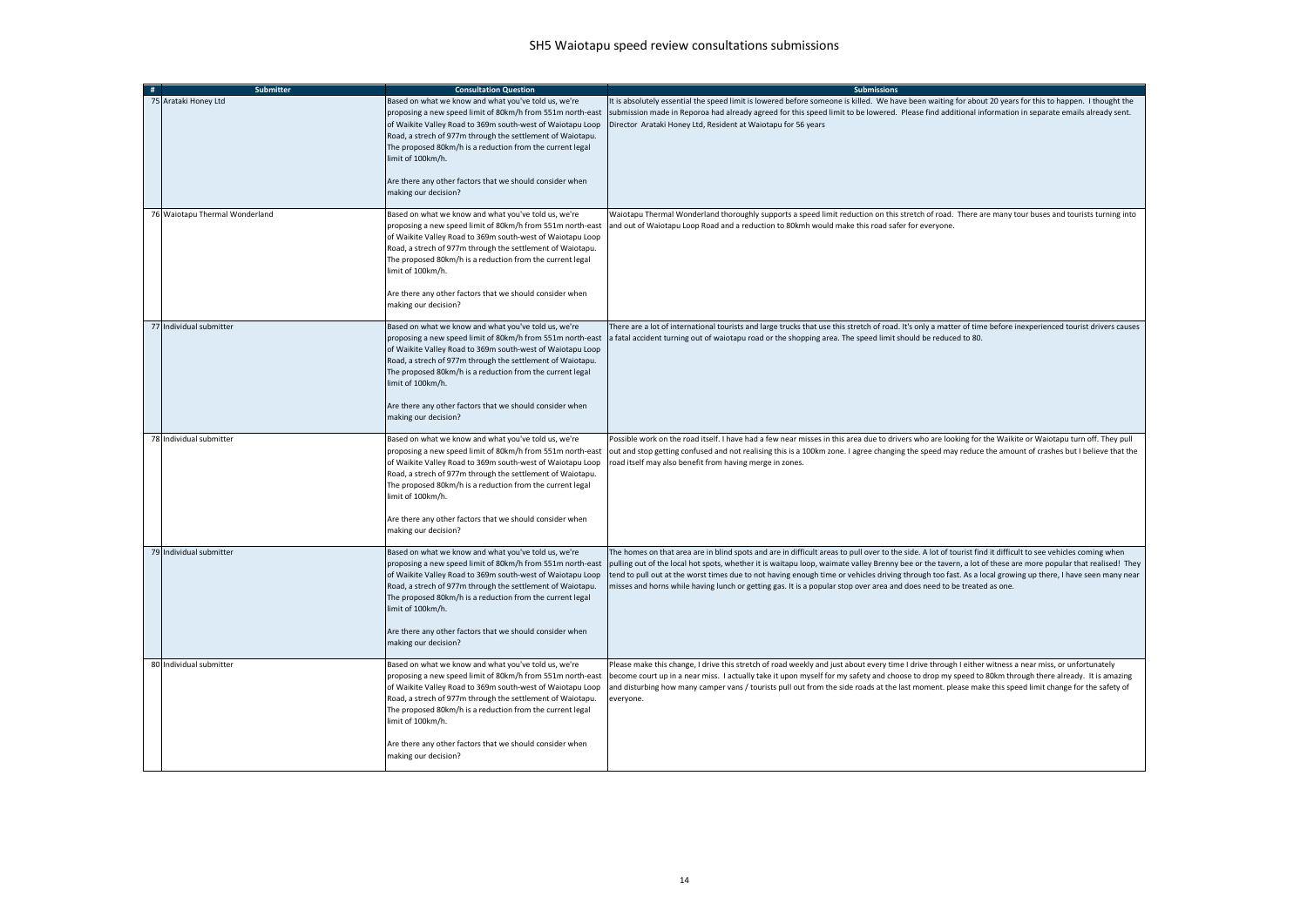| # | <b>Submitter</b>        | <b>Consultation Question</b>                                                                                                                                                                                                                                                                                                                                                                                         | <b>Submissions</b>                                                                                                                                                                                                                                                                                                                                                                                                                                                                                                      |
|---|-------------------------|----------------------------------------------------------------------------------------------------------------------------------------------------------------------------------------------------------------------------------------------------------------------------------------------------------------------------------------------------------------------------------------------------------------------|-------------------------------------------------------------------------------------------------------------------------------------------------------------------------------------------------------------------------------------------------------------------------------------------------------------------------------------------------------------------------------------------------------------------------------------------------------------------------------------------------------------------------|
|   | 81 Individual submitter | Based on what we know and what you've told us, we're<br>proposing a new speed limit of 80km/h from 551m north-east<br>of Waikite Valley Road to 369m south-west of Waiotapu Loop<br>Road, a strech of 977m through the settlement of Waiotapu.<br>The proposed 80km/h is a reduction from the current legal<br>limit of 100km/h.<br>Are there any other factors that we should consider when<br>making our decision? | No                                                                                                                                                                                                                                                                                                                                                                                                                                                                                                                      |
|   | 82 Individual submitter | Based on what we know and what you've told us, we're<br>proposing a new speed limit of 80km/h from 551m north-east<br>of Waikite Valley Road to 369m south-west of Waiotapu Loop<br>Road, a strech of 977m through the settlement of Waiotapu.<br>The proposed 80km/h is a reduction from the current legal<br>limit of 100km/h.<br>Are there any other factors that we should consider when<br>making our decision? | Could you also have signs saying 80km zone coming up- then people will hopefully have slowed down to 80km by the time they get to the 80km/have<br>signs                                                                                                                                                                                                                                                                                                                                                                |
|   | 83 Individual submitter | Based on what we know and what you've told us, we're<br>proposing a new speed limit of 80km/h from 551m north-east<br>of Waikite Valley Road to 369m south-west of Waiotapu Loop<br>Road, a strech of 977m through the settlement of Waiotapu.<br>The proposed 80km/h is a reduction from the current legal<br>limit of 100km/h.<br>Are there any other factors that we should consider when<br>making our decision? | <b>No</b>                                                                                                                                                                                                                                                                                                                                                                                                                                                                                                               |
|   | 84 Individual submitter | Based on what we know and what you've told us, we're<br>proposing a new speed limit of 80km/h from 551m north-east<br>of Waikite Valley Road to 369m south-west of Waiotapu Loop<br>Road, a strech of 977m through the settlement of Waiotapu.<br>The proposed 80km/h is a reduction from the current legal<br>limit of 100km/h.<br>Are there any other factors that we should consider when<br>making our decision? | The amount of tourist in that area, often see a lot of camper vans in this area people stoped on side of the road, it makes it so dangerous for not only<br>them but the road users doing 100km speed limit definitely needs to be slower. Also very dangerous for the people pulling out of Benny Bee can<br>sometimes be a blind corner especially in the fog. I drove past this place on Sunday and actually mentioned that it should be slower through this area so<br>glad to see something is happening thankyou! |
|   | 85 Individual submitter | Based on what we know and what you've told us, we're<br>proposing a new speed limit of 80km/h from 551m north-east<br>of Waikite Valley Road to 369m south-west of Waiotapu Loop<br>Road, a strech of 977m through the settlement of Waiotapu.<br>The proposed 80km/h is a reduction from the current legal<br>limit of 100km/h.<br>Are there any other factors that we should consider when<br>making our decision? | Vehicles just need plenty of room to slow down as their are corners each side                                                                                                                                                                                                                                                                                                                                                                                                                                           |
|   | 86 Individual submitter | Based on what we know and what you've told us, we're<br>proposing a new speed limit of 80km/h from 551m north-east<br>of Waikite Valley Road to 369m south-west of Waiotapu Loop<br>Road, a strech of 977m through the settlement of Waiotapu.<br>The proposed 80km/h is a reduction from the current legal<br>limit of 100km/h.<br>Are there any other factors that we should consider when<br>making our decision? | Children use it as a bus stop area                                                                                                                                                                                                                                                                                                                                                                                                                                                                                      |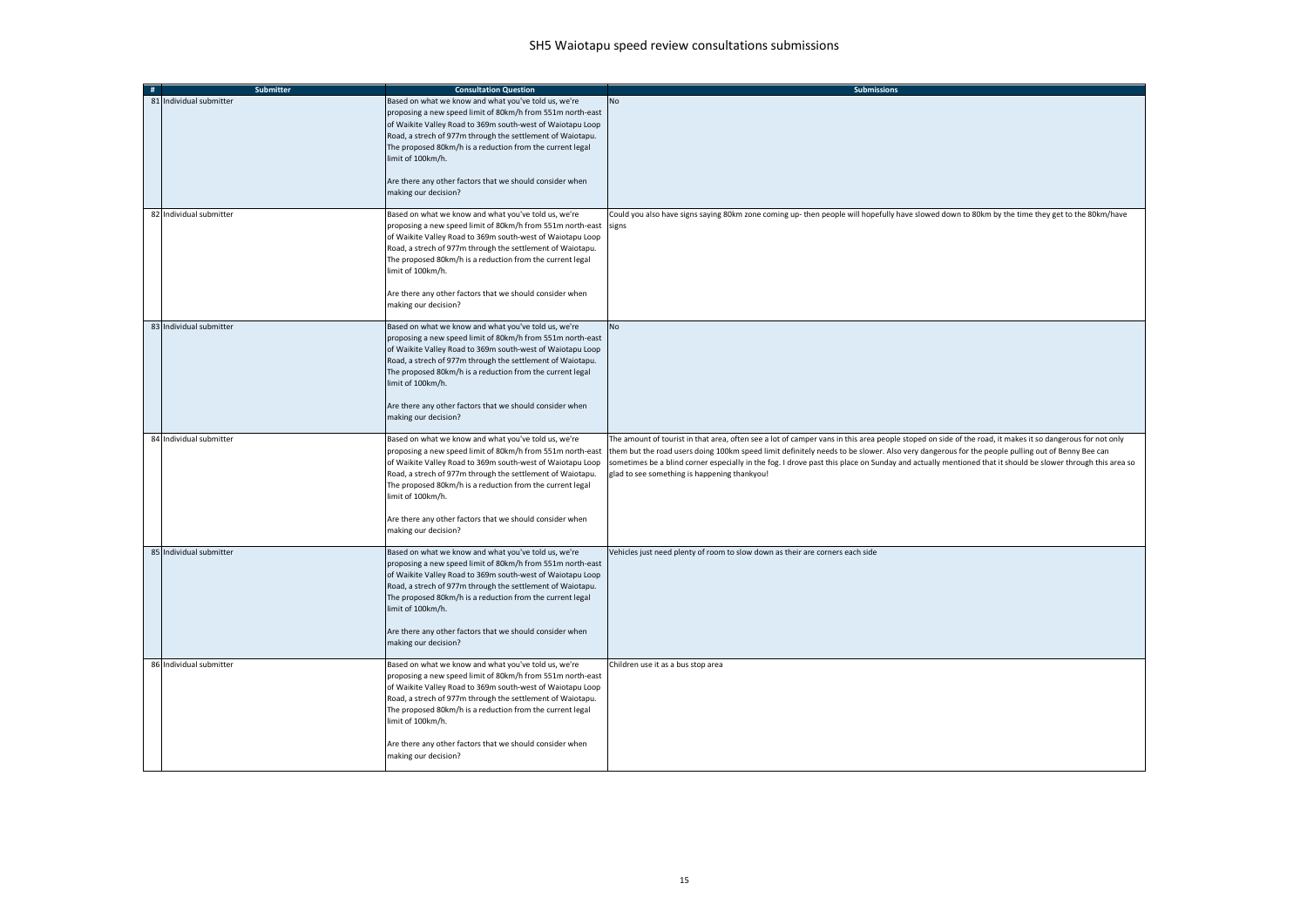| # | Submitter               | <b>Consultation Question</b>                                                                                                                                                                                                                                                                                                                                                                                         | <b>Submissions</b>                                                                                                                                                                                                                                                                                                                                                                                                                                                                                                                                                                                                                                                                                                               |
|---|-------------------------|----------------------------------------------------------------------------------------------------------------------------------------------------------------------------------------------------------------------------------------------------------------------------------------------------------------------------------------------------------------------------------------------------------------------|----------------------------------------------------------------------------------------------------------------------------------------------------------------------------------------------------------------------------------------------------------------------------------------------------------------------------------------------------------------------------------------------------------------------------------------------------------------------------------------------------------------------------------------------------------------------------------------------------------------------------------------------------------------------------------------------------------------------------------|
|   | 87 Individual submitter | Based on what we know and what you've told us, we're<br>proposing a new speed limit of 80km/h from 551m north-east<br>of Waikite Valley Road to 369m south-west of Waiotapu Loop<br>Road, a strech of 977m through the settlement of Waiotapu.<br>The proposed 80km/h is a reduction from the current legal<br>imit of 100km/h.<br>Are there any other factors that we should consider when<br>making our decision?  | I agree with the change. I naturally slow down going through there already, 100km/h just does not feel right.                                                                                                                                                                                                                                                                                                                                                                                                                                                                                                                                                                                                                    |
|   | 88 Individual submitter | Based on what we know and what you've told us, we're<br>proposing a new speed limit of 80km/h from 551m north-east<br>of Waikite Valley Road to 369m south-west of Waiotapu Loop<br>Road, a strech of 977m through the settlement of Waiotapu.<br>The proposed 80km/h is a reduction from the current legal<br>imit of 100km/h.<br>Are there any other factors that we should consider when<br>making our decision?  | This should be reduced due to high volumes of traffic and numerous pull is and higher torusim traffic aswell                                                                                                                                                                                                                                                                                                                                                                                                                                                                                                                                                                                                                     |
|   | 89 Individual submitter | Based on what we know and what you've told us, we're<br>proposing a new speed limit of 80km/h from 551m north-east<br>of Waikite Valley Road to 369m south-west of Waiotapu Loop<br>Road, a strech of 977m through the settlement of Waiotapu.<br>The proposed 80km/h is a reduction from the current legal<br>limit of 100km/h.<br>Are there any other factors that we should consider when<br>making our decision? | This corner is a bus station, gas station, tavern, backpackers, the beginning of a busy cycle track, and has two intersections off it to two separate tourist<br>attractions. This speed change needs to happen.                                                                                                                                                                                                                                                                                                                                                                                                                                                                                                                 |
|   | 90 Individual submitter | Based on what we know and what you've told us, we're<br>proposing a new speed limit of 80km/h from 551m north-east<br>of Waikite Valley Road to 369m south-west of Waiotapu Loop<br>Road, a strech of 977m through the settlement of Waiotapu.<br>The proposed 80km/h is a reduction from the current legal<br>imit of 100km/h.<br>Are there any other factors that we should consider when<br>making our decision?  | I think the signs that display your speed would work well here along with the reduced speed limit; if others can see you are speeding it may make you<br>slow down                                                                                                                                                                                                                                                                                                                                                                                                                                                                                                                                                               |
|   | 91 Individual submitter | Based on what we know and what you've told us, we're<br>proposing a new speed limit of 80km/h from 551m north-east<br>of Waikite Valley Road to 369m south-west of Waiotapu Loop<br>Road, a strech of 977m through the settlement of Waiotapu.<br>The proposed 80km/h is a reduction from the current legal<br>imit of 100km/h.<br>Are there any other factors that we should consider when<br>making our decision?  | Maybe a camera at waiotapu loop road that views that road and waikite valley road turn offs. A lot of people pull out of these roads dangerously                                                                                                                                                                                                                                                                                                                                                                                                                                                                                                                                                                                 |
|   | 92 Individual submitter | Based on what we know and what you've told us, we're<br>proposing a new speed limit of 80km/h from 551m north-east<br>of Waikite Valley Road to 369m south-west of Waiotapu Loop<br>Road, a strech of 977m through the settlement of Waiotapu.<br>The proposed 80km/h is a reduction from the current legal<br>imit of 100km/h.<br>Are there any other factors that we should consider when<br>making our decision?  | This area definitely requires a speed reduction. It also desperately requires a re-alignment of the side roads (Loop road and WValley road) so that viewing<br>if the State Highway is clear from these side roads when attempting to enter the State Highway. Visibility of the State Highway from the side roads must<br>be improved. Rumble strips/coloured marking on the road must be installed at the point where the speed limit drops so that drivers must slow down. The<br>fact that two busy side roads enter the State Highway at the Tavern makes the intersection very busy and the current alignment is visually bmvery busy<br>and distracting to drivers who are passing straight through on the State Highway. |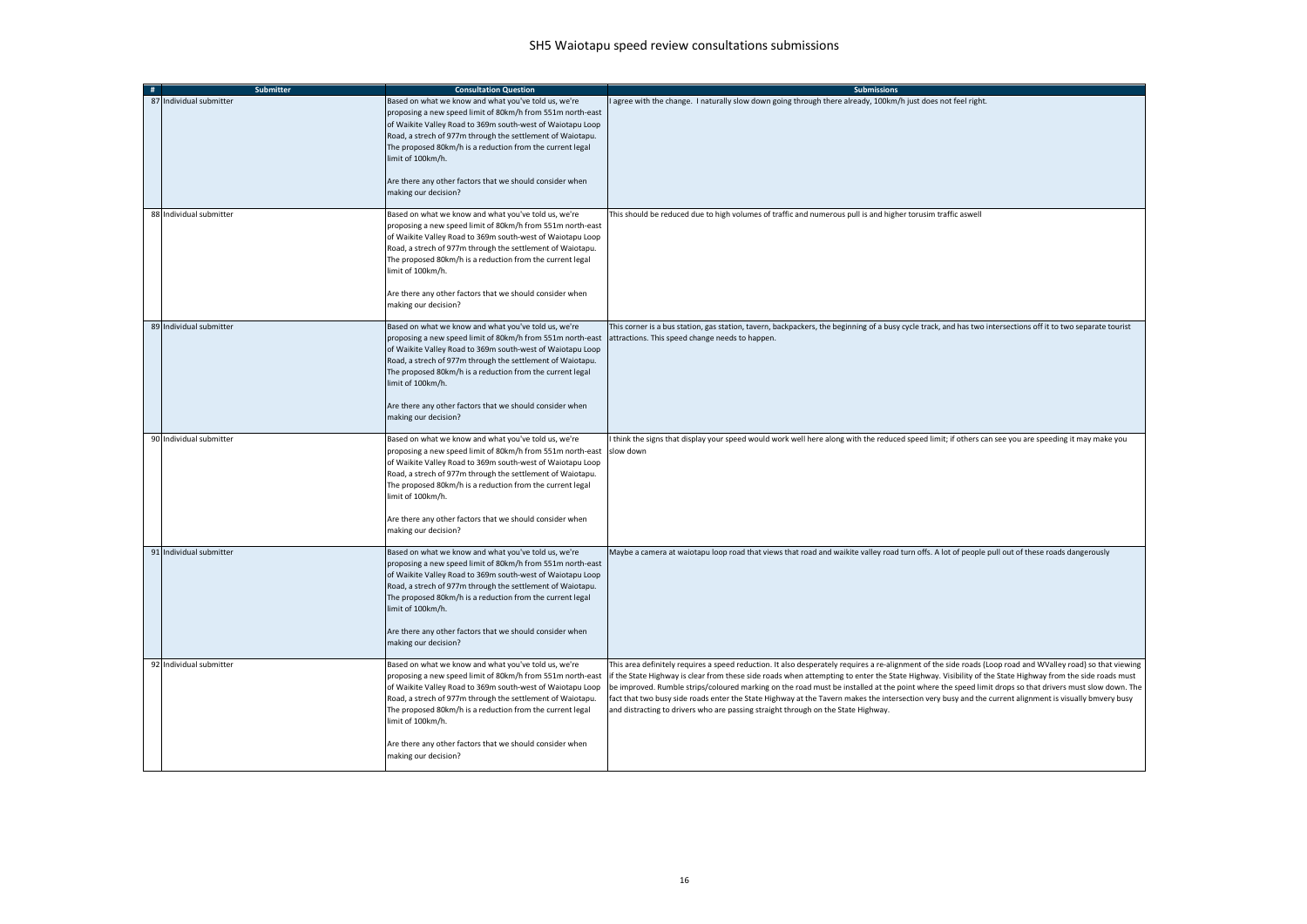| Submitter               | <b>Consultation Question</b>                                                                                                                                                                                                                                                                                                                                                                                        | <b>Submissions</b>                                                                                                                                                                                                                                                                                                                                                                                                                                                                                                                                                |
|-------------------------|---------------------------------------------------------------------------------------------------------------------------------------------------------------------------------------------------------------------------------------------------------------------------------------------------------------------------------------------------------------------------------------------------------------------|-------------------------------------------------------------------------------------------------------------------------------------------------------------------------------------------------------------------------------------------------------------------------------------------------------------------------------------------------------------------------------------------------------------------------------------------------------------------------------------------------------------------------------------------------------------------|
| 93 Individual submitter | Based on what we know and what you've told us, we're<br>proposing a new speed limit of 80km/h from 551m north-east<br>of Waikite Valley Road to 369m south-west of Waiotapu Loop<br>Road, a strech of 977m through the settlement of Waiotapu.<br>The proposed 80km/h is a reduction from the current legal<br>imit of 100km/h.<br>Are there any other factors that we should consider when<br>making our decision? | Police the speed limit with patrol car(s) visible & impose a hefty fine !                                                                                                                                                                                                                                                                                                                                                                                                                                                                                         |
| 94 Individual submitter | Based on what we know and what you've told us, we're<br>proposing a new speed limit of 80km/h from 551m north-east<br>of Waikite Valley Road to 369m south-west of Waiotapu Loop<br>Road, a strech of 977m through the settlement of Waiotapu.<br>The proposed 80km/h is a reduction from the current legal<br>imit of 100km/h.<br>Are there any other factors that we should consider when<br>making our decision? | Consider that you have a school bus that comes out of Waikite Valley road every weekday morning, sometimes on very foggy mornings and you have<br>trucks coming through on the main road doing 100 km/ph. have heard of some close calls for the bus as my daughter travels on this bus. Admittedly the<br>bus driver should be very aware of the speeds these vehicles are doing but i think a speed limit drop is very well overdue. Have been surprised there has<br>not been any deaths with the number of tourists and trucks that use the road in our area. |
| 95 Individual submitter | Based on what we know and what you've told us, we're<br>proposing a new speed limit of 80km/h from 551m north-east<br>of Waikite Valley Road to 369m south-west of Waiotapu Loop<br>Road, a strech of 977m through the settlement of Waiotapu.<br>The proposed 80km/h is a reduction from the current legal<br>imit of 100km/h.<br>Are there any other factors that we should consider when<br>making our decision? | You say you've already consulted with locals, so just implement the change. It's less than a kilometre of road. Going out for consultation on everything<br>wastes time while roads remain unsafe.                                                                                                                                                                                                                                                                                                                                                                |
| 96 Individual submitter | Based on what we know and what you've told us, we're<br>proposing a new speed limit of 80km/h from 551m north-east<br>of Waikite Valley Road to 369m south-west of Waiotapu Loop<br>Road, a strech of 977m through the settlement of Waiotapu.<br>The proposed 80km/h is a reduction from the current legal<br>imit of 100km/h.<br>Are there any other factors that we should consider when<br>making our decision? | No, I agree with proposal.                                                                                                                                                                                                                                                                                                                                                                                                                                                                                                                                        |
| 97 Individual submitter | Based on what we know and what you've told us, we're<br>proposing a new speed limit of 80km/h from 551m north-east<br>of Waikite Valley Road to 369m south-west of Waiotapu Loop<br>Road, a strech of 977m through the settlement of Waiotapu.<br>The proposed 80km/h is a reduction from the current legal<br>imit of 100km/h.<br>Are there any other factors that we should consider when<br>making our decision? | Putting a warning sign that they are approaching an 80 k zone like there is before the Reporoa Dairy factory.                                                                                                                                                                                                                                                                                                                                                                                                                                                     |
| 98 Individual submitter | Based on what we know and what you've told us, we're<br>proposing a new speed limit of 80km/h from 551m north-east<br>of Waikite Valley Road to 369m south-west of Waiotapu Loop<br>Road, a strech of 977m through the settlement of Waiotapu.<br>The proposed 80km/h is a reduction from the current legal<br>imit of 100km/h.<br>Are there any other factors that we should consider when<br>making our decision? | use this road constantly, in summer is most dangerous with tourists not stopping at stop signs on their way out of both hot pools entries. Slowing the<br>speed in that area will definitely give drivers more of a chance to stop if it occurs. Also give drivers turning in and out of the petrol station a safer<br>exit/entry                                                                                                                                                                                                                                 |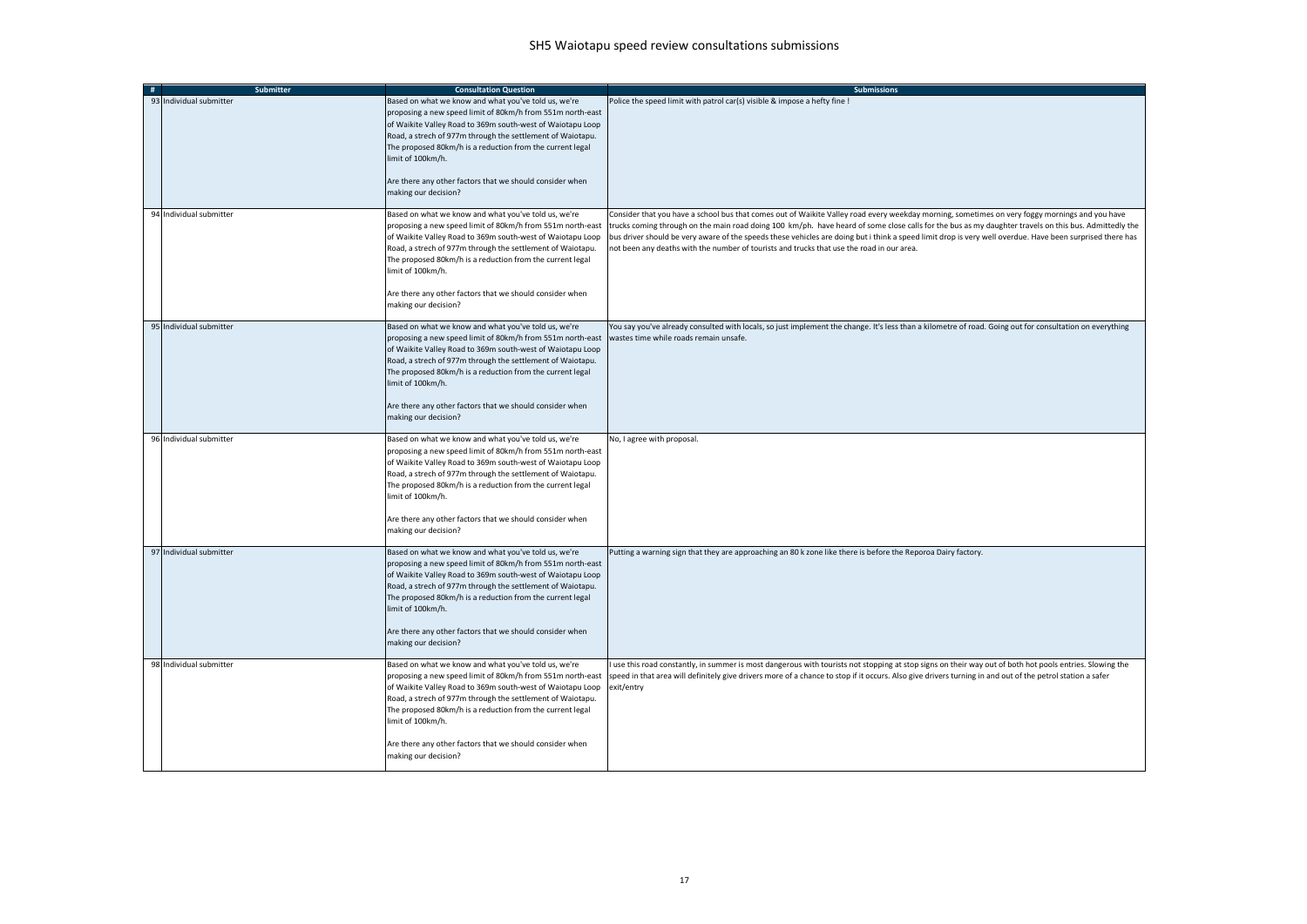| # | <b>Submitter</b>         | <b>Consultation Question</b>                                                                                                                                                                                                                                                                                                                                                                                         | <b>Submissions</b>                                                                                    |
|---|--------------------------|----------------------------------------------------------------------------------------------------------------------------------------------------------------------------------------------------------------------------------------------------------------------------------------------------------------------------------------------------------------------------------------------------------------------|-------------------------------------------------------------------------------------------------------|
|   | 99 Individual submitter  | Based on what we know and what you've told us, we're<br>proposing a new speed limit of 80km/h from 551m north-east<br>of Waikite Valley Road to 369m south-west of Waiotapu Loop<br>Road, a strech of 977m through the settlement of Waiotapu.<br>The proposed 80km/h is a reduction from the current legal<br>limit of 100km/h.<br>Are there any other factors that we should consider when<br>making our decision? | No - i think that this is a good idea.                                                                |
|   | 100 Individual submitter | Based on what we know and what you've told us, we're<br>proposing a new speed limit of 80km/h from 551m north-east<br>of Waikite Valley Road to 369m south-west of Waiotapu Loop<br>Road, a strech of 977m through the settlement of Waiotapu.<br>The proposed 80km/h is a reduction from the current legal<br>limit of 100km/h.<br>Are there any other factors that we should consider when<br>making our decision? | t gets very foggy around that area and black ice. Lowering the speed could only ever be a good thing. |
|   | 101 Individual submitter | Based on what we know and what you've told us, we're<br>proposing a new speed limit of 80km/h from 551m north-east<br>of Waikite Valley Road to 369m south-west of Waiotapu Loop<br>Road, a strech of 977m through the settlement of Waiotapu.<br>The proposed 80km/h is a reduction from the current legal<br>limit of 100km/h.<br>Are there any other factors that we should consider when<br>making our decision? | agree with your proposal. Please lower the speed limit urgently.                                      |
|   | 102 Individual submitter | Based on what we know and what you've told us, we're<br>proposing a new speed limit of 80km/h from 551m north-east<br>of Waikite Valley Road to 369m south-west of Waiotapu Loop<br>Road, a strech of 977m through the settlement of Waiotapu.<br>The proposed 80km/h is a reduction from the current legal<br>limit of 100km/h.<br>Are there any other factors that we should consider when<br>making our decision? | Agree with proposed change. Unsure why it was raised from the original 80kph                          |
|   | 103 Individual submitter | Based on what we know and what you've told us, we're<br>proposing a new speed limit of 80km/h from 551m north-east<br>of Waikite Valley Road to 369m south-west of Waiotapu Loop<br>Road, a strech of 977m through the settlement of Waiotapu.<br>The proposed 80km/h is a reduction from the current legal<br>limit of 100km/h.<br>Are there any other factors that we should consider when<br>making our decision? | support the speed limit dropping to 80km/hr in this location.                                         |
|   | 104 Individual submitter | Based on what we know and what you've told us, we're<br>proposing a new speed limit of 80km/h from 551m north-east<br>of Waikite Valley Road to 369m south-west of Waiotapu Loop<br>Road, a strech of 977m through the settlement of Waiotapu.<br>The proposed 80km/h is a reduction from the current legal<br>limit of 100km/h.<br>Are there any other factors that we should consider when<br>making our decision? | Excellent been wanting this to happen for many years                                                  |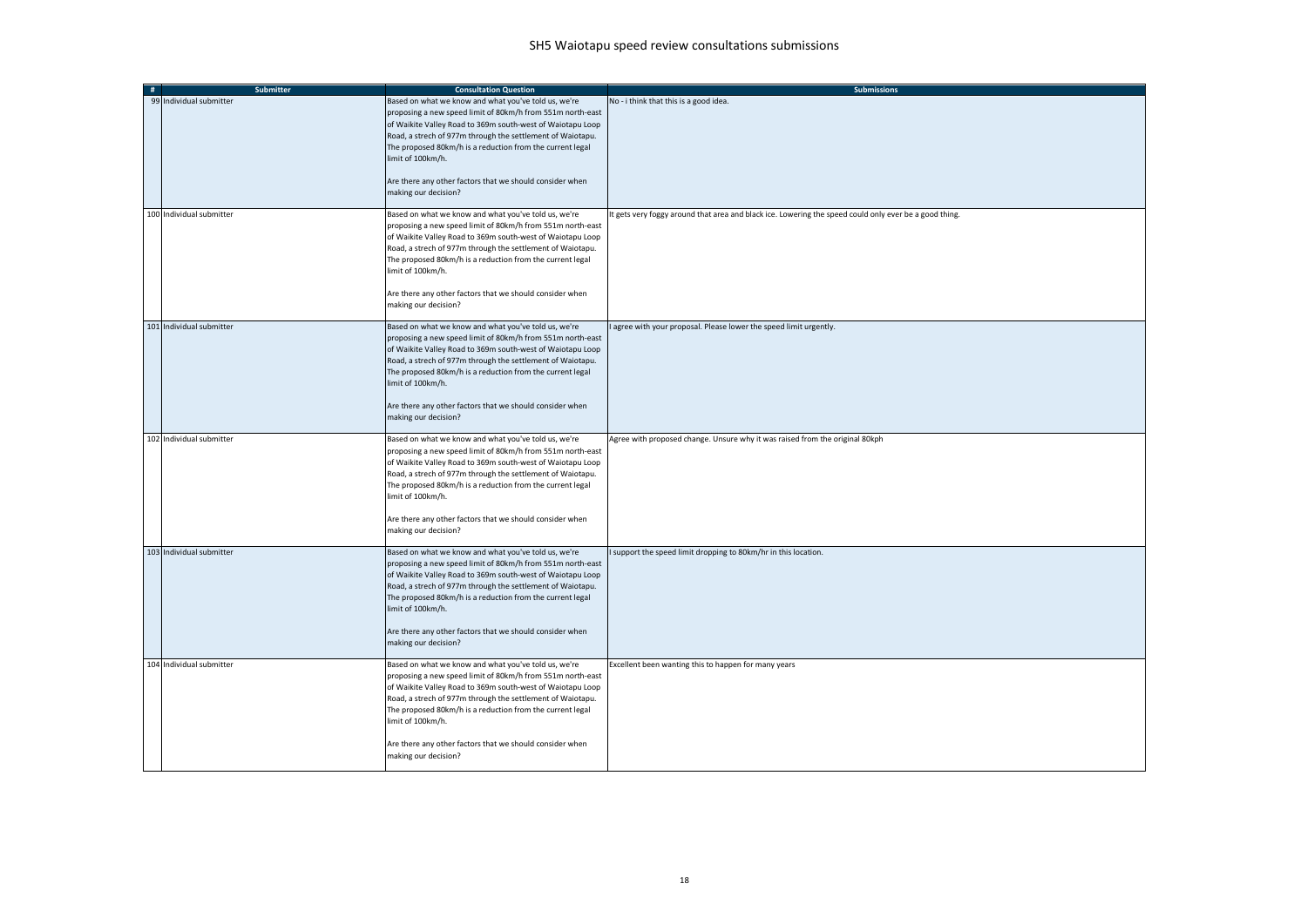| # | Submitter                | <b>Consultation Question</b>                                                                                                                                                                                                                                                                                                                                                                                         | <b>Submissions</b>                                                                                                                                                                                                                                                                                                                                                                                                                                                                                                                                                                                                                   |
|---|--------------------------|----------------------------------------------------------------------------------------------------------------------------------------------------------------------------------------------------------------------------------------------------------------------------------------------------------------------------------------------------------------------------------------------------------------------|--------------------------------------------------------------------------------------------------------------------------------------------------------------------------------------------------------------------------------------------------------------------------------------------------------------------------------------------------------------------------------------------------------------------------------------------------------------------------------------------------------------------------------------------------------------------------------------------------------------------------------------|
|   | 105 Individual submitter | Based on what we know and what you've told us, we're<br>proposing a new speed limit of 80km/h from 551m north-east<br>of Waikite Valley Road to 369m south-west of Waiotapu Loop<br>Road, a strech of 977m through the settlement of Waiotapu.<br>The proposed 80km/h is a reduction from the current legal<br>limit of 100km/h.<br>Are there any other factors that we should consider when<br>making our decision? | 80 will be fine. Any slower and it will cause congestion at the end of the northern bound passing lane ending                                                                                                                                                                                                                                                                                                                                                                                                                                                                                                                        |
|   | 106 Individual submitter | Based on what we know and what you've told us, we're<br>proposing a new speed limit of 80km/h from 551m north-east<br>of Waikite Valley Road to 369m south-west of Waiotapu Loop<br>Road, a strech of 977m through the settlement of Waiotapu.<br>The proposed 80km/h is a reduction from the current legal<br>limit of 100km/h.<br>Are there any other factors that we should consider when<br>making our decision? | pass through here regularly and support lowering speed. With traffic turning on and off the hi way from tourist sites, cafe and pub, potential for bikes<br>and pedestrians crossing 100km is frequently a risky speed even in good weather. For those not familiar with the area such as tourists the danger may not<br>be obvious so increases the risk of an incident. My personal experience a need to slow down to less than 80km/hr due to those unfamiliar with the area<br>are not unusual and I am alway cautious when approaching this section of road. In fog and rain 100km on this section of road is simply dangerous. |
|   | 107 Individual submitter | Based on what we know and what you've told us, we're<br>proposing a new speed limit of 80km/h from 551m north-east<br>of Waikite Valley Road to 369m south-west of Waiotapu Loop<br>Road, a strech of 977m through the settlement of Waiotapu.<br>The proposed 80km/h is a reduction from the current legal<br>limit of 100km/h.<br>Are there any other factors that we should consider when<br>making our decision? | <b>No</b>                                                                                                                                                                                                                                                                                                                                                                                                                                                                                                                                                                                                                            |
|   | 108 Individual submitter | Based on what we know and what you've told us, we're<br>proposing a new speed limit of 80km/h from 551m north-east<br>of Waikite Valley Road to 369m south-west of Waiotapu Loop<br>Road, a strech of 977m through the settlement of Waiotapu.<br>The proposed 80km/h is a reduction from the current legal<br>limit of 100km/h.<br>Are there any other factors that we should consider when<br>making our decision? | No. That is a reasonable approach, there is no need to go lower than 80kmh.                                                                                                                                                                                                                                                                                                                                                                                                                                                                                                                                                          |
|   | 109 Individual submitter | Based on what we know and what you've told us, we're<br>proposing a new speed limit of 80km/h from 551m north-east<br>of Waikite Valley Road to 369m south-west of Waiotapu Loop<br>Road, a strech of 977m through the settlement of Waiotapu.<br>The proposed 80km/h is a reduction from the current legal<br>limit of 100km/h.<br>Are there any other factors that we should consider when<br>making our decision? | Yes defo it dangerous due to people always stoping it's not safe at 100 ks slow it down for our community please make it happen                                                                                                                                                                                                                                                                                                                                                                                                                                                                                                      |
|   | 110 Individual submitter | Based on what we know and what you've told us, we're<br>proposing a new speed limit of 80km/h from 551m north-east<br>of Waikite Valley Road to 369m south-west of Waiotapu Loop<br>Road, a strech of 977m through the settlement of Waiotapu.<br>The proposed 80km/h is a reduction from the current legal<br>limit of 100km/h.<br>Are there any other factors that we should consider when<br>making our decision? | All for it, its too dangerous at 100km especially when your turning off into the benny bee                                                                                                                                                                                                                                                                                                                                                                                                                                                                                                                                           |